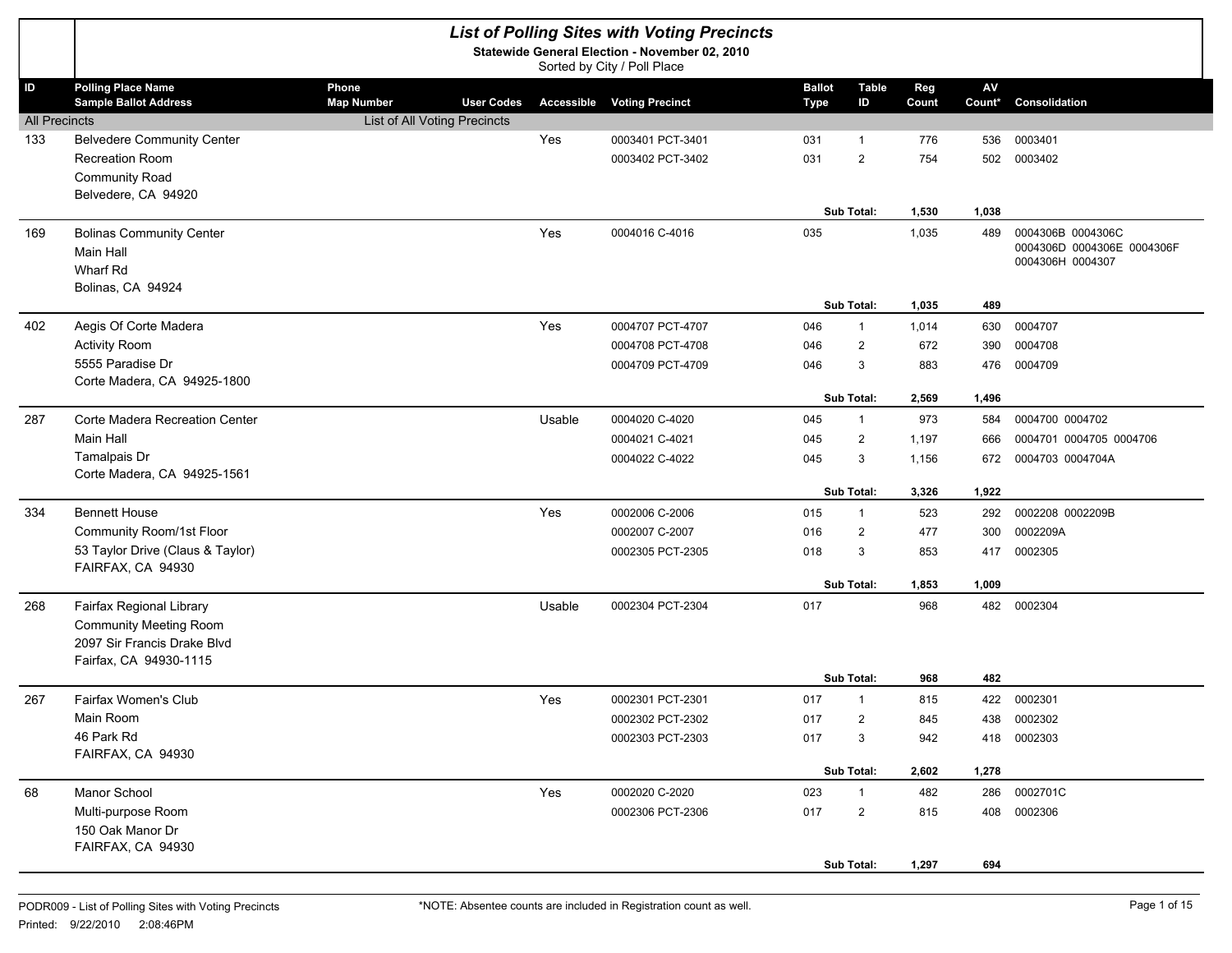| ID                   | <b>Polling Place Name</b>                 | Phone                        |                   |            |                        | <b>Ballot</b> | <b>Table</b>      | Reg   | $\mathsf{A}\mathsf{V}$ |                           |
|----------------------|-------------------------------------------|------------------------------|-------------------|------------|------------------------|---------------|-------------------|-------|------------------------|---------------------------|
|                      | <b>Sample Ballot Address</b>              | <b>Map Number</b>            | <b>User Codes</b> | Accessible | <b>Voting Precinct</b> | <b>Type</b>   | ID                | Count | Count*                 | Consolidation             |
| <b>All Precincts</b> |                                           | List of All Voting Precincts |                   |            |                        |               |                   |       |                        |                           |
| 356                  | Cape Marin                                |                              |                   | Yes        | 0002001 C-2001         | 013           | $\mathbf{1}$      | 1,365 | 867                    | 0002103 0002104           |
|                      | Clubhouse                                 |                              |                   |            | 0004806 PCT-4806       | 047           | $\overline{2}$    | 436   | 223                    | 0004806                   |
|                      | Laderman Lane<br>Greenbrae, CA 94904-2482 |                              |                   |            |                        |               |                   |       |                        |                           |
|                      |                                           |                              |                   |            |                        |               | Sub Total:        | 1,801 | 1,090                  |                           |
| 260                  | The Tamalpais                             |                              |                   | Yes        | 0002101 PCT-2101       | 013           |                   | 963   | 602                    | 0002101                   |
|                      | Auditorium                                |                              |                   |            |                        |               |                   |       |                        |                           |
|                      | 501 Via Casitas                           |                              |                   |            |                        |               |                   |       |                        |                           |
|                      | Greenbrae, CA 94904                       |                              |                   |            |                        |               |                   |       |                        |                           |
|                      |                                           |                              |                   |            |                        |               | Sub Total:        | 963   | 602                    |                           |
| 307                  | <b>Inverness Fire House</b>               |                              |                   | Usable     | 0004003 C-4003         | 035           |                   | 510   | 266                    | 0004103C 0004103D         |
|                      | Community Room                            |                              |                   |            |                        |               |                   |       |                        |                           |
|                      | 50 Inverness Way                          |                              |                   |            |                        |               |                   |       |                        |                           |
|                      | INVERNESS, CA 94937                       |                              |                   |            |                        |               |                   |       |                        |                           |
|                      |                                           |                              |                   |            |                        |               | Sub Total:        | 510   | 266                    |                           |
| 75                   | Anthony Bacich School                     |                              |                   | Yes        | 0002010 C-2010         | 020           |                   | 975   | 658                    | 0002500 0002501A 0002501C |
|                      | Library                                   |                              |                   |            |                        |               |                   |       |                        | 0002501E                  |
|                      | 699 Sir Francis Drake Blvd.               |                              |                   |            |                        |               |                   |       |                        |                           |
|                      | KENTFIELD, CA 94904                       |                              |                   |            |                        |               |                   |       |                        |                           |
|                      |                                           |                              |                   |            |                        |               | Sub Total:        | 975   | 658                    |                           |
| 77                   | Kentfield Fire Station                    |                              |                   | Yes        | 0002012 C-2012         | 020           |                   | 1,021 | 622                    | 0002502 0002503           |
|                      | Engine Room                               |                              |                   |            |                        |               |                   |       |                        |                           |
|                      | 1004 Sir Francis Drake Blvd               |                              |                   |            |                        |               |                   |       |                        |                           |
|                      | KENTFIELD, CA 94904                       |                              |                   |            |                        |               |                   |       |                        |                           |
|                      |                                           |                              |                   |            |                        |               | <b>Sub Total:</b> | 1,021 | 622                    |                           |
| 274                  | St Sebastian's Church                     |                              |                   | Yes        | 0002021 C-2021         | 020           | $\mathbf{1}$      | 1,113 | 726                    | 0002800 0002801           |
|                      | Parish Hall                               |                              |                   |            | 0002102 PCT-2102       | 013           | $\overline{2}$    | 913   | 572                    | 0002102                   |
|                      | 373 Bon Air Rd                            |                              |                   |            |                        |               |                   |       |                        |                           |
|                      | KENTFIELD, CA 94904                       |                              |                   |            |                        |               |                   |       |                        |                           |
|                      |                                           |                              |                   |            |                        |               | <b>Sub Total:</b> | 2,026 | 1,298                  |                           |
| 193                  | <b>Larkspur Recreation Department</b>     |                              |                   | Yes        | 0002107 PCT-2107       | 014           | $\mathbf{1}$      | 516   | 314                    | 0002107                   |
|                      | Larkspur Community Room                   |                              |                   |            | 0004024 C-4024         | 014           | $\overline{2}$    | 487   | 319                    | 0004800 0004803           |
|                      | 240 Doherty Drive                         |                              |                   |            |                        |               |                   |       |                        |                           |
|                      | Larkspur, CA 94939                        |                              |                   |            |                        |               |                   |       |                        |                           |
|                      |                                           |                              |                   |            |                        |               | Sub Total:        | 1,003 | 633                    |                           |
| 372                  | Masonic Lodge                             |                              |                   | No         | 0002013 C-2013         | 020           | $\mathbf{1}$      | 818   | 526                    | 0002504 0002506C          |
|                      | Dining Room                               |                              |                   |            | 0002014 C-2014         | 020           | $\overline{2}$    | 604   | 418                    | 0002505 0002506A 0002506B |
|                      | 1122 Magnolia Ave                         |                              |                   |            | 0002112 PCT-2112       | 013           | 3                 | 889   | 549                    | 0002112                   |
|                      | LARKSPUR, CA 94939                        |                              |                   |            |                        |               |                   |       |                        |                           |
|                      |                                           |                              |                   |            |                        |               | Sub Total:        | 2,311 | 1,493                  |                           |
| 196                  | Redwoods Presbyterian Church              |                              |                   | Usable     | 0002002 C-2002         | 014           |                   | 975   | 588                    | 0002110 0002111           |
|                      | Fellowship Hall                           |                              |                   |            |                        |               |                   |       |                        |                           |
|                      | 110 Magnolia Ave                          |                              |                   |            |                        |               |                   |       |                        |                           |
|                      | LARKSPUR, CA 94939                        |                              |                   |            |                        |               |                   |       |                        |                           |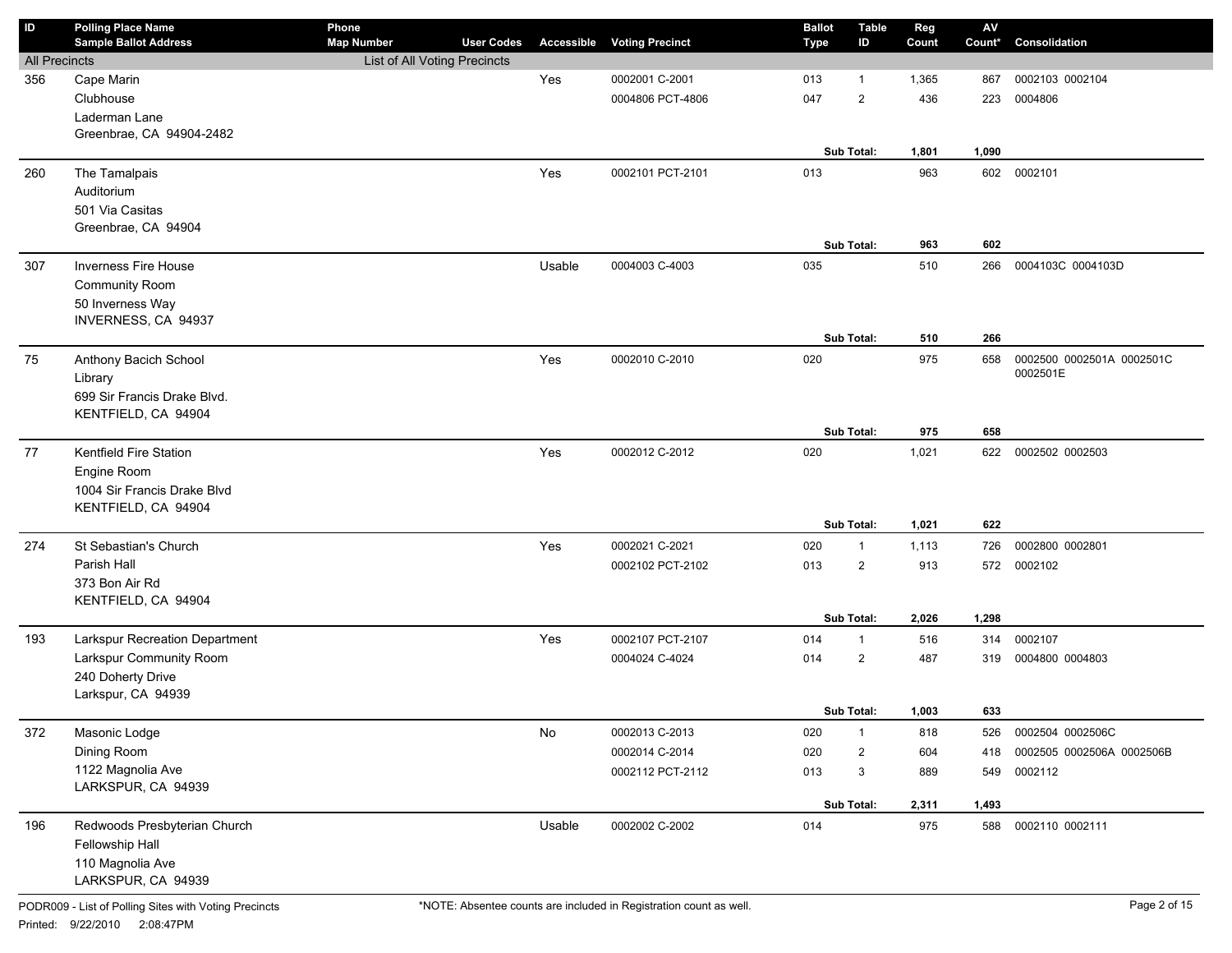| $\mathsf{ID}$        | <b>Polling Place Name</b>                     | Phone                        |                   |           |                                   | <b>Ballot</b> | <b>Table</b>   | Reg   | AV     |                           |
|----------------------|-----------------------------------------------|------------------------------|-------------------|-----------|-----------------------------------|---------------|----------------|-------|--------|---------------------------|
|                      | <b>Sample Ballot Address</b>                  | <b>Map Number</b>            | <b>User Codes</b> |           | <b>Accessible Voting Precinct</b> | <b>Type</b>   | ID             | Count | Count* | Consolidation             |
| <b>All Precincts</b> |                                               | List of All Voting Precincts |                   |           |                                   |               | Sub Total:     | 975   | 588    |                           |
|                      |                                               |                              |                   | Yes       | 0002108 PCT-2108                  | 014           | $\mathbf{1}$   | 853   | 473    | 0002108                   |
| 194                  | St Patrick's Church                           |                              |                   |           |                                   | 014           | $\overline{2}$ | 567   |        | 0002109                   |
|                      | <b>Healy Hall</b><br>Magnolia & King Streets  |                              |                   |           | 0002109 PCT-2109                  |               |                |       | 324    |                           |
|                      | Larkspur, CA 94939-1943                       |                              |                   |           |                                   |               |                |       |        |                           |
|                      |                                               |                              |                   |           |                                   |               | Sub Total:     | 1,420 | 797    |                           |
| 364                  | Marguerita C. Johnson Senior Center           |                              |                   | <b>No</b> | 0003018 C-3018                    | 032           | 1              | 790   | 426    | 0003600C 0003600D         |
|                      | Multi-purpose Room                            |                              |                   |           |                                   |               |                |       |        | 0003600E 0003600G         |
|                      | 640 Drake Ave                                 |                              |                   |           | 0003019 C-3019                    | 033           | $\overline{2}$ | 1,244 | 621    | 0003601 0003602B 0003602C |
|                      | Marin City, CA 94965                          |                              |                   |           |                                   |               |                |       |        |                           |
|                      |                                               |                              |                   |           |                                   |               | Sub Total:     | 2,034 | 1,047  |                           |
| 112                  | Almonte Improvement Club                      |                              |                   | No        | 0003014 C-3014                    | 030           | $\mathbf{1}$   | 784   | 407    | 0003501 0003508           |
|                      | Large Hall                                    |                              |                   |           | 0003016 C-3016                    | 030           | $\overline{2}$ | 957   | 613    | 0003504 0003505           |
|                      | Almonte & Wisteria Way                        |                              |                   |           |                                   |               |                |       |        |                           |
|                      | Mill Valley, CA 94941-4138                    |                              |                   |           |                                   |               |                |       |        |                           |
|                      |                                               |                              |                   |           |                                   |               | Sub Total:     | 1,741 | 1,020  |                           |
| 114                  | Episcopal Church Of Our Savior                |                              |                   | Yes       | 0003005 C-3005                    | 030           |                | 1,005 | 548    | 0003205 0003206           |
|                      | Lovell Entrance - Fireside Room               |                              |                   |           |                                   |               |                |       |        |                           |
|                      | 10 Old Mill St                                |                              |                   |           |                                   |               |                |       |        |                           |
|                      | MILL VALLEY, CA 94941                         |                              |                   |           |                                   |               | Sub Total:     | 1,005 | 548    |                           |
| 163                  | Homestead Valley Community Ctr                |                              |                   | Yes       | 0004012 C-4012                    | 039           | $\mathbf{1}$   | 880   | 513    | 0004303 0004304           |
|                      | <b>Upstairs Main Room</b>                     |                              |                   |           | 0004300 PCT-4300                  | 039           | $\overline{2}$ | 744   | 436    | 0004300                   |
|                      | 315 Montford Ave                              |                              |                   |           |                                   |               |                |       |        |                           |
|                      | MILL VALLEY, CA 94941                         |                              |                   |           |                                   |               |                |       |        |                           |
|                      |                                               |                              |                   |           |                                   |               | Sub Total:     | 1,624 | 949    |                           |
| 152                  | Marin Amateur Radio Club                      |                              |                   | Usable    | 0003705 PCT-3705                  | 030           |                | 474   | 220    | 0003705                   |
|                      | Main Meeting Room                             |                              |                   |           |                                   |               |                |       |        |                           |
|                      | 27 Shell Rd                                   |                              |                   |           |                                   |               |                |       |        |                           |
|                      | MILL VALLEY, CA 94941                         |                              |                   |           |                                   |               |                |       |        |                           |
|                      |                                               |                              |                   |           |                                   |               | Sub Total:     | 474   | 220    |                           |
| 308                  | Mill Valley City Hall                         |                              |                   | Usable    | 0003204 PCT-3204                  | 030           |                | 955   |        | 549 0003204               |
|                      | 2nd Floor Conference Room                     |                              |                   |           |                                   |               |                |       |        |                           |
|                      | 26 Corte Madera Ave                           |                              |                   |           |                                   |               |                |       |        |                           |
|                      | MILL VALLEY, CA 94941                         |                              |                   |           |                                   |               |                |       |        |                           |
|                      |                                               |                              |                   |           |                                   |               | Sub Total:     | 955   | 549    |                           |
| 396                  | Mill Valley Community Ctr                     |                              |                   | Yes       | 0003003 C-3003                    | 030           | $\mathbf{1}$   | 1,090 | 724    | 0003201 0003209           |
|                      | Forest Room                                   |                              |                   |           | 0003009 C-3009                    | 030           | $\overline{2}$ | 1,096 | 666    | 0003215 0003217           |
|                      | 180 Camino Alto<br>Mill Valley, CA 94941-4603 |                              |                   |           |                                   |               |                |       |        |                           |
|                      |                                               |                              |                   |           |                                   |               | Sub Total:     | 2,186 | 1,390  |                           |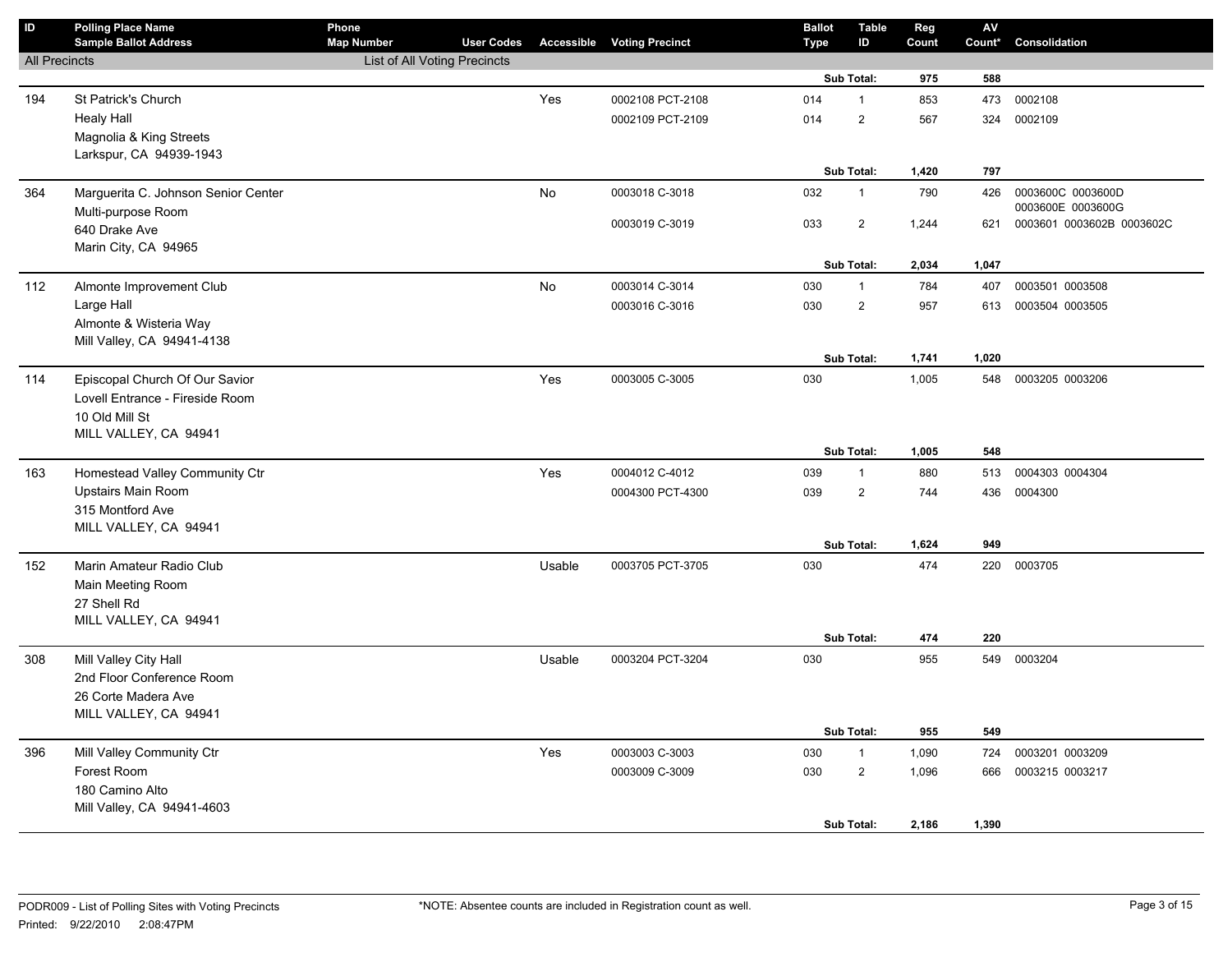| ID                   | <b>Polling Place Name</b><br><b>Sample Ballot Address</b>          | Phone<br><b>Map Number</b>   | <b>User Codes</b> | Accessible | <b>Voting Precinct</b> | <b>Ballot</b><br><b>Type</b> | <b>Table</b><br>ID | Reg<br>Count | $\mathsf{A}\mathsf{V}$<br>Count* | Consolidation                                   |
|----------------------|--------------------------------------------------------------------|------------------------------|-------------------|------------|------------------------|------------------------------|--------------------|--------------|----------------------------------|-------------------------------------------------|
| <b>All Precincts</b> |                                                                    | List of All Voting Precincts |                   |            |                        |                              |                    |              |                                  |                                                 |
| 418                  | Muir Woods Park Community Association<br>Main Room<br>40 Ridge Ave |                              |                   | Usable     | 0004011 C-4011         | 026                          |                    | 504          | 260                              | 0004302B 0004302C<br>0004302D 0004302E 0004302F |
|                      | Mill Valley, CA 94941-1783                                         |                              |                   |            |                        |                              | Sub Total:         | 504          | 260                              |                                                 |
| 278                  | Our Lady Of Mt Carmel Church                                       |                              |                   | No         | 0003006 C-3006         | 030                          | $\mathbf{1}$       | 982          | 569                              | 0003208 0003210                                 |
|                      | O Brien Hall (use Church Park Lot)                                 |                              |                   |            | 0003207 PCT-3207       | 030                          | $\overline{2}$     | 980          | 564                              | 0003207                                         |
|                      | 3 Oakdale Ave                                                      |                              |                   |            |                        |                              |                    |              |                                  |                                                 |
|                      | MILL VALLEY, CA 94941                                              |                              |                   |            |                        |                              |                    |              |                                  |                                                 |
|                      |                                                                    |                              |                   |            |                        |                              | Sub Total:         | 1,962        | 1,133                            |                                                 |
| 280                  | Park School                                                        |                              |                   | No         | 0003007 C-3007         | 030                          | $\mathbf{1}$       | 934          | 553                              | 0003211 0003214                                 |
|                      | Multi-purpose Room                                                 |                              |                   |            | 0003008 C-3008         | 030                          | $\overline{2}$     | 937          | 518                              | 0003212 0003213                                 |
|                      | 360 E. Blithedale Ave                                              |                              |                   |            |                        |                              |                    |              |                                  |                                                 |
|                      | Mill Valley, CA 94941-2140                                         |                              |                   |            |                        |                              |                    |              |                                  |                                                 |
|                      |                                                                    |                              |                   |            |                        |                              | Sub Total:         | 1,871        | 1,071                            |                                                 |
| 310                  | Sewerage Agency Of So Marin                                        |                              |                   | Usable     | 0003004 C-3004         | 030                          |                    | 913          | 561                              | 0003202 0003203                                 |
|                      | Conference Room                                                    |                              |                   |            |                        |                              |                    |              |                                  |                                                 |
|                      | 450 Sycamore Ave                                                   |                              |                   |            |                        |                              |                    |              |                                  |                                                 |
|                      | Mill Valley, CA 94941-2232                                         |                              |                   |            |                        |                              | Sub Total:         |              | 561                              |                                                 |
|                      |                                                                    |                              |                   |            |                        |                              |                    | 913          |                                  |                                                 |
| 311                  | So Marin Fire Protection Dist                                      |                              |                   | Yes        | 0003022 C-3022         | 031                          |                    | 938          | 535                              | 0003701 0003703                                 |
|                      | <b>Training Room</b><br>308 Reed Blvd                              |                              |                   |            |                        |                              |                    |              |                                  |                                                 |
|                      | MILL VALLEY, CA 94941                                              |                              |                   |            |                        |                              |                    |              |                                  |                                                 |
|                      |                                                                    |                              |                   |            |                        |                              | Sub Total:         | 938          | 535                              |                                                 |
| 153                  | <b>Strawberry Shores Office</b>                                    |                              |                   | No         | 0003021 C-3021         | 031                          |                    | 1,177        | 688                              | 0003700 0003706                                 |
|                      | Recreation Room                                                    |                              |                   |            |                        |                              |                    |              |                                  |                                                 |
|                      | 111 Seminary Dr.                                                   |                              |                   |            |                        |                              |                    |              |                                  |                                                 |
|                      | MILL VALLEY, CA 94941                                              |                              |                   |            |                        |                              |                    |              |                                  |                                                 |
|                      |                                                                    |                              |                   |            |                        |                              | Sub Total:         | 1,177        | 688                              |                                                 |
| 342                  | Tam Valley Community Ctr                                           |                              |                   | Usable     | 0003013 C-3013         | 030                          | $\mathbf{1}$       | 1,296        | 745                              | 0003500 0003507                                 |
|                      | Main Auditorium Hall                                               |                              |                   |            | 0003015 C-3015         | 030                          | $\overline{2}$     | 1,085        | 578                              | 0003502 0003506                                 |
|                      | 203 Marin Ave                                                      |                              |                   |            | 0003503 PCT-3503       | 030                          | 3                  | 943          | 538                              | 0003503                                         |
|                      | Mill Valley, CA 94941-4068                                         |                              |                   |            |                        |                              |                    |              |                                  |                                                 |
|                      |                                                                    |                              |                   |            |                        |                              | Sub Total:         | 3,324        | 1,861                            |                                                 |
| 121                  | The Redwoods                                                       |                              |                   | Yes        | 0003216 PCT-3216       | 030                          |                    | 647          |                                  | 439 0003216                                     |
|                      | Auditorium                                                         |                              |                   |            |                        |                              |                    |              |                                  |                                                 |
|                      | 40 Camino Alto                                                     |                              |                   |            |                        |                              |                    |              |                                  |                                                 |
|                      | MILL VALLEY, CA 94941                                              |                              |                   |            |                        |                              | Sub Total:         |              |                                  |                                                 |
|                      |                                                                    |                              |                   |            |                        |                              |                    | 647          | 439                              |                                                 |
| 164                  | Muir Beach Community Center                                        |                              |                   | Yes        | 0004010 C-4010         | 040                          |                    | 304          | 155                              | 0004301A 0004301B 0004301C<br>0004301E 0004301G |
|                      | Main Meeting Room                                                  |                              |                   |            |                        |                              |                    |              |                                  | 0004301H                                        |
|                      | 19 Seacape Dr<br>Muir Beach, CA 94965                              |                              |                   |            |                        |                              |                    |              |                                  |                                                 |
|                      |                                                                    |                              |                   |            |                        |                              |                    |              |                                  |                                                 |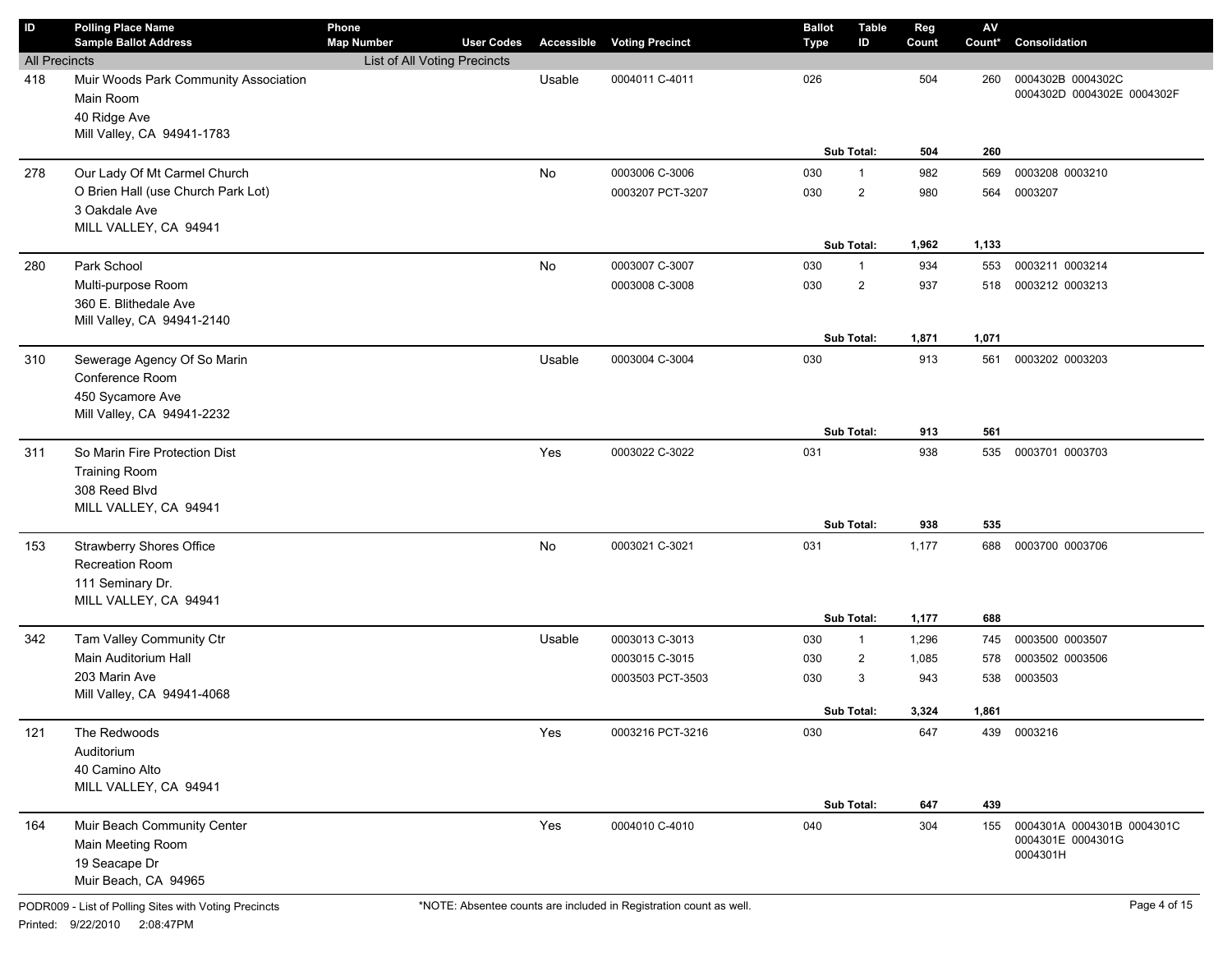| ID                   | <b>Polling Place Name</b><br><b>Sample Ballot Address</b> | Phone<br><b>Map Number</b>   | <b>User Codes</b> |        | <b>Accessible Voting Precinct</b> | <b>Ballot</b><br><b>Type</b> | <b>Table</b><br>ID | Reg<br>Count | ${\sf AV}$<br>Count* | Consolidation   |
|----------------------|-----------------------------------------------------------|------------------------------|-------------------|--------|-----------------------------------|------------------------------|--------------------|--------------|----------------------|-----------------|
| <b>All Precincts</b> |                                                           | List of All Voting Precincts |                   |        |                                   |                              |                    |              |                      |                 |
|                      |                                                           |                              |                   |        |                                   |                              | Sub Total:         | 304          | 155                  |                 |
| 417                  | Nicasio School                                            |                              |                   | Yes    | 0004200 PCT-4200                  | 034                          |                    | 444          | 223                  | 0004200         |
|                      | Multi Purpose Room                                        |                              |                   |        |                                   |                              |                    |              |                      |                 |
|                      | 5555 Nicasio Valley Rd                                    |                              |                   |        |                                   |                              |                    |              |                      |                 |
|                      | Nicasio, CA 94946                                         |                              |                   |        |                                   |                              |                    |              |                      |                 |
|                      |                                                           |                              |                   |        |                                   |                              | Sub Total:         | 444          | 223                  |                 |
| 211                  | All Saints Lutheran Church                                |                              |                   | Yes    | 0005208 PCT-5208                  | 050                          |                    | 931          |                      | 565 0005208     |
|                      | Fireside Room                                             |                              |                   |        |                                   |                              |                    |              |                      |                 |
|                      | 2 San Marin Dr                                            |                              |                   |        |                                   |                              |                    |              |                      |                 |
|                      | Novato, CA 94945-1118                                     |                              |                   |        |                                   |                              | Sub Total:         |              | 565                  |                 |
|                      |                                                           |                              |                   |        |                                   |                              |                    | 931          |                      |                 |
| 206                  | Atria Tamalpais Senior Living                             |                              |                   | Yes    | 0005202 PCT-5202                  | 050                          |                    | 555          | 291                  | 0005202         |
|                      | <b>Activity Room</b>                                      |                              |                   |        |                                   |                              |                    |              |                      |                 |
|                      | 853 Tamalpais Ave<br>NOVATO, CA 94947                     |                              |                   |        |                                   |                              |                    |              |                      |                 |
|                      |                                                           |                              |                   |        |                                   |                              | Sub Total:         | 555          | 291                  |                 |
| 201                  | <b>Bahia Clubhouse</b>                                    |                              |                   | Yes    | 0005101 PCT-5101                  | 050                          |                    | 703          | 389                  | 0005101         |
|                      |                                                           |                              |                   |        |                                   |                              |                    |              |                      |                 |
|                      | 3008 Topaz Drive                                          |                              |                   |        |                                   |                              |                    |              |                      |                 |
|                      | Novato, CA 94945-1547                                     |                              |                   |        |                                   |                              |                    |              |                      |                 |
|                      |                                                           |                              |                   |        |                                   |                              | Sub Total:         | 703          | 389                  |                 |
| 349                  | Bel Marin Community Center                                |                              |                   | Yes    | 0005006 C-5006                    | 051                          |                    | 1,079        | 599                  | 0005302 0005305 |
|                      | Front Room                                                |                              |                   |        |                                   |                              |                    |              |                      |                 |
|                      | 4 Montego Key                                             |                              |                   |        |                                   |                              |                    |              |                      |                 |
|                      | Novato, CA 94949-5301                                     |                              |                   |        |                                   |                              |                    |              |                      |                 |
|                      |                                                           |                              |                   |        |                                   |                              | Sub Total:         | 1,079        | 599                  |                 |
| 401                  | <b>Hamilton Arts Center</b>                               |                              |                   | Yes    | 0005227 PCT-5227                  | 050                          | $\mathbf{1}$       | 851          | 506                  | 0005227         |
|                      | War Room 2nd Floor                                        |                              |                   |        | 0005228 PCT-5228                  | 050                          | $\overline{2}$     | 578          | 343                  | 0005228         |
|                      | 500 Palm Dr                                               |                              |                   |        |                                   |                              |                    |              |                      |                 |
|                      | Novato, CA 94949-5004                                     |                              |                   |        |                                   |                              |                    | 1,429        | 849                  |                 |
|                      |                                                           |                              |                   |        |                                   |                              | Sub Total:         |              |                      |                 |
| 370                  | Hill Community Room                                       |                              |                   | Yes    | 0005203 PCT-5203                  | 050                          | $\mathbf{1}$       | 795          | 422                  | 0005203         |
|                      | Behind Margaret Todd Sr Center<br>1560 Hill Road          |                              |                   |        | 0005204 PCT-5204                  | 050                          | $\mathbf 2$        | 697          | 432                  | 0005204         |
|                      | Novato, CA 94947-4002                                     |                              |                   |        |                                   |                              |                    |              |                      |                 |
|                      |                                                           |                              |                   |        |                                   |                              | Sub Total:         | 1,492        | 854                  |                 |
| 218                  | Ignacio Hills Apartments                                  |                              |                   | Usable | 0005215 PCT-5215                  | 050                          | $\mathbf{1}$       | 1,014        | 619                  | 0005215         |
|                      | Clubhouse                                                 |                              |                   |        | 0005301 PCT-5301                  | 051                          | $\overline{2}$     | 794          | 502                  | 0005301         |
|                      | 431 Ignacio Blvd                                          |                              |                   |        |                                   |                              |                    |              |                      |                 |
|                      | Novato, CA 94949                                          |                              |                   |        |                                   |                              |                    |              |                      |                 |
|                      |                                                           |                              |                   |        |                                   |                              | Sub Total:         | 1,808        | 1,121                |                 |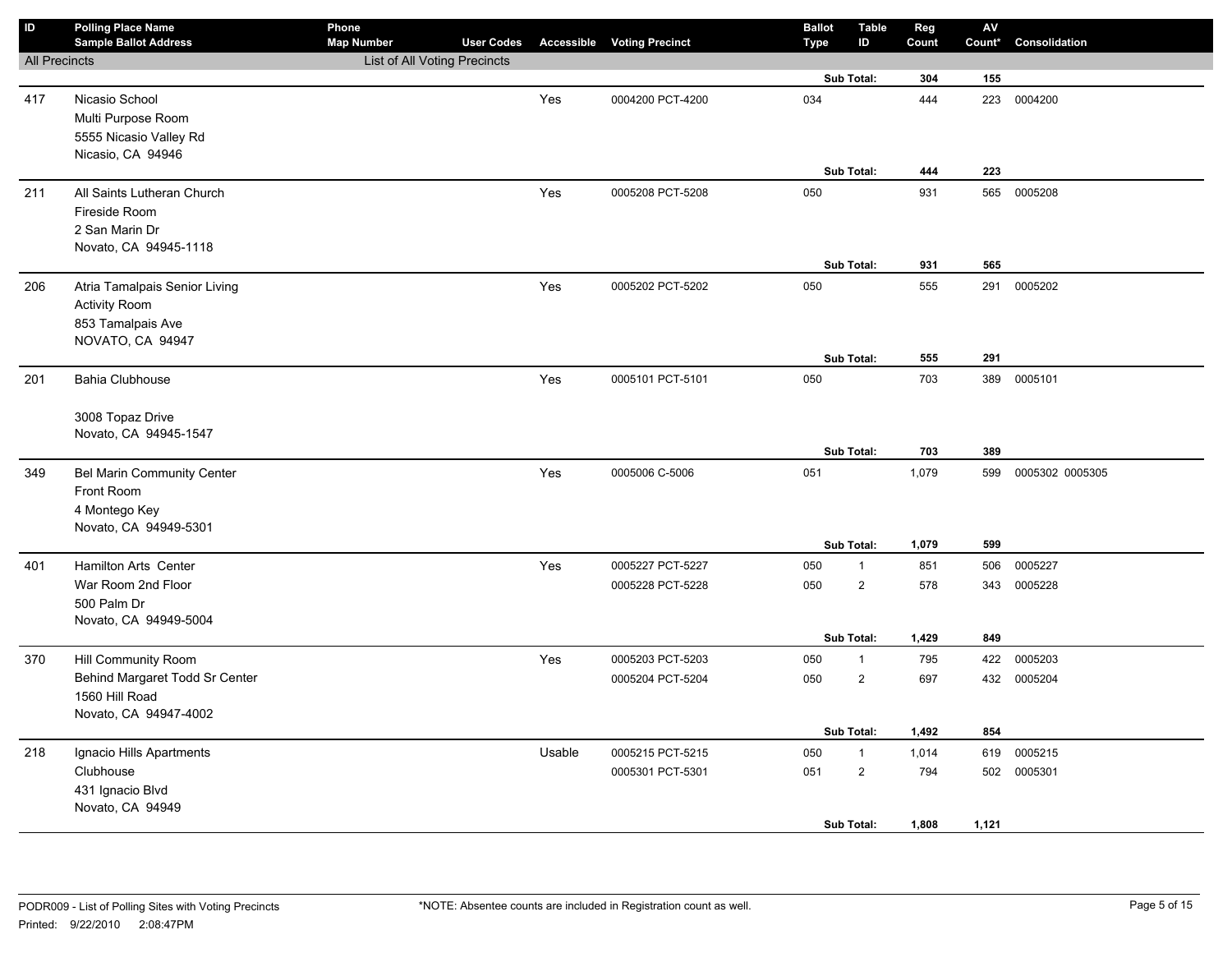| ID                   | <b>Polling Place Name</b><br><b>Sample Ballot Address</b> | Phone<br><b>Map Number</b>   | <b>User Codes</b> | Accessible | <b>Voting Precinct</b> | <b>Ballot</b><br><b>Type</b> | <b>Table</b><br>ID      | Reg<br>Count | $\mathsf{A}\mathsf{V}$<br>Count* | Consolidation |
|----------------------|-----------------------------------------------------------|------------------------------|-------------------|------------|------------------------|------------------------------|-------------------------|--------------|----------------------------------|---------------|
| <b>All Precincts</b> |                                                           | List of All Voting Precincts |                   |            |                        |                              |                         |              |                                  |               |
| 229                  | Los Robles Mobile Home Park                               |                              |                   | Yes        | 0005226 PCT-5226       | 050                          |                         | 1,093        | 605                              | 0005226       |
|                      | Ladies Card Room                                          |                              |                   |            |                        |                              |                         |              |                                  |               |
|                      | 100 Roblar Dr                                             |                              |                   |            |                        |                              |                         |              |                                  |               |
|                      | Novato, CA 94949-6133                                     |                              |                   |            |                        |                              |                         |              |                                  |               |
|                      |                                                           |                              |                   |            |                        |                              | Sub Total:              | 1,093        | 605                              |               |
| 209                  | Lu Sutton School                                          |                              |                   | Yes        | 0005205 PCT-5205       | 050                          |                         | 977          | 592                              | 0005205       |
|                      | Multi-purpose Room                                        |                              |                   |            |                        |                              |                         |              |                                  |               |
|                      | 1800 Center Rd                                            |                              |                   |            |                        |                              |                         |              |                                  |               |
|                      | NOVATO, CA 94947                                          |                              |                   |            |                        |                              |                         |              |                                  |               |
|                      |                                                           |                              |                   |            |                        |                              | Sub Total:              | 977          | 592                              |               |
| 230                  | Marin Valley Mobile Country Club                          |                              |                   | Yes        | 0005212 PCT-5212       | 050                          |                         | 470          | 311                              | 0005212       |
|                      | Main Hall                                                 |                              |                   |            |                        |                              |                         |              |                                  |               |
|                      | 100 Marin Valley Dr                                       |                              |                   |            |                        |                              |                         |              |                                  |               |
|                      | NOVATO, CA 94949                                          |                              |                   |            |                        |                              |                         |              |                                  |               |
|                      |                                                           |                              |                   |            |                        |                              | Sub Total:              | 470          | 311                              |               |
| 228                  | Munoz Residence                                           |                              |                   | No         | 0005225 PCT-5225       | 050                          |                         | 640          | 440                              | 0005225       |
|                      | Garage                                                    |                              |                   |            |                        |                              |                         |              |                                  |               |
|                      | 575 Fairway Dr<br>Novato, CA 94949                        |                              |                   |            |                        |                              |                         |              |                                  |               |
|                      |                                                           |                              |                   |            |                        |                              | Sub Total:              | 640          | 440                              |               |
| 237                  | No Marin Water District Ofc                               |                              |                   | Yes        | 0005222 PCT-5222       | 050                          |                         | 1,111        | 658                              | 0005222       |
|                      | Front Lobby                                               |                              |                   |            |                        |                              |                         |              |                                  |               |
|                      | Redwood Hwy & Rush Creek Pl                               |                              |                   |            |                        |                              |                         |              |                                  |               |
|                      | Novato, CA 94945-2426                                     |                              |                   |            |                        |                              |                         |              |                                  |               |
|                      |                                                           |                              |                   |            |                        |                              | Sub Total:              | 1,111        | 658                              |               |
| 234                  | Novato Fire Station #1                                    |                              |                   | Yes        | 0005216 PCT-5216       | 050                          |                         | 662          | 349                              | 0005216       |
|                      | Second Floor Training Room                                |                              |                   |            |                        |                              |                         |              |                                  |               |
|                      | 7025 Redwood Blvd                                         |                              |                   |            |                        |                              |                         |              |                                  |               |
|                      | Novato, CA 94949                                          |                              |                   |            |                        |                              |                         |              |                                  |               |
|                      |                                                           |                              |                   |            |                        |                              | Sub Total:              | 662          | 349                              |               |
| 350                  | Novato Fire Station #2                                    |                              |                   | Usable     | 0005303 PCT-5303       | 051                          | $\mathbf{1}$            | 845          | 485                              | 0005303       |
|                      | <b>Tower Training Room</b>                                |                              |                   |            | 0005304 PCT-5304       | 051                          | $\overline{2}$          | 528          | 328                              | 0005304       |
|                      | 450 Atherton Ave-corner Olive                             |                              |                   |            |                        |                              |                         |              |                                  |               |
|                      | Novato, CA 94945-3461                                     |                              |                   |            |                        |                              |                         |              |                                  |               |
|                      |                                                           |                              |                   |            |                        |                              | Sub Total:              | 1,373        | 813                              |               |
| 232                  | Novato Fire Station #3                                    |                              |                   | Yes        | 0005223 PCT-5223       | 050                          | $\mathbf{1}$            | 867          | 479                              | 0005223       |
|                      | Engine Room                                               |                              |                   |            | 0005224 PCT-5224       | 050                          | $\overline{\mathbf{c}}$ | 868          | 513                              | 0005224       |
|                      | 65 San Ramon Way<br>Novato, CA 94945-1638                 |                              |                   |            |                        |                              |                         |              |                                  |               |
|                      |                                                           |                              |                   |            |                        |                              | Sub Total:              | 1,735        | 992                              |               |
| 340                  | Novato Human Needs Center                                 |                              |                   | No         | 0005206 PCT-5206       | 050                          | $\mathbf{1}$            | 735          | 380                              | 0005206       |
|                      | <b>Community Room</b>                                     |                              |                   |            | 0005207 PCT-5207       | 050                          | $\overline{\mathbf{c}}$ | 857          | 541                              | 0005207       |
|                      | 1907 Novato Blvd                                          |                              |                   |            |                        |                              |                         |              |                                  |               |
|                      | NOVATO, CA 94947                                          |                              |                   |            |                        |                              |                         |              |                                  |               |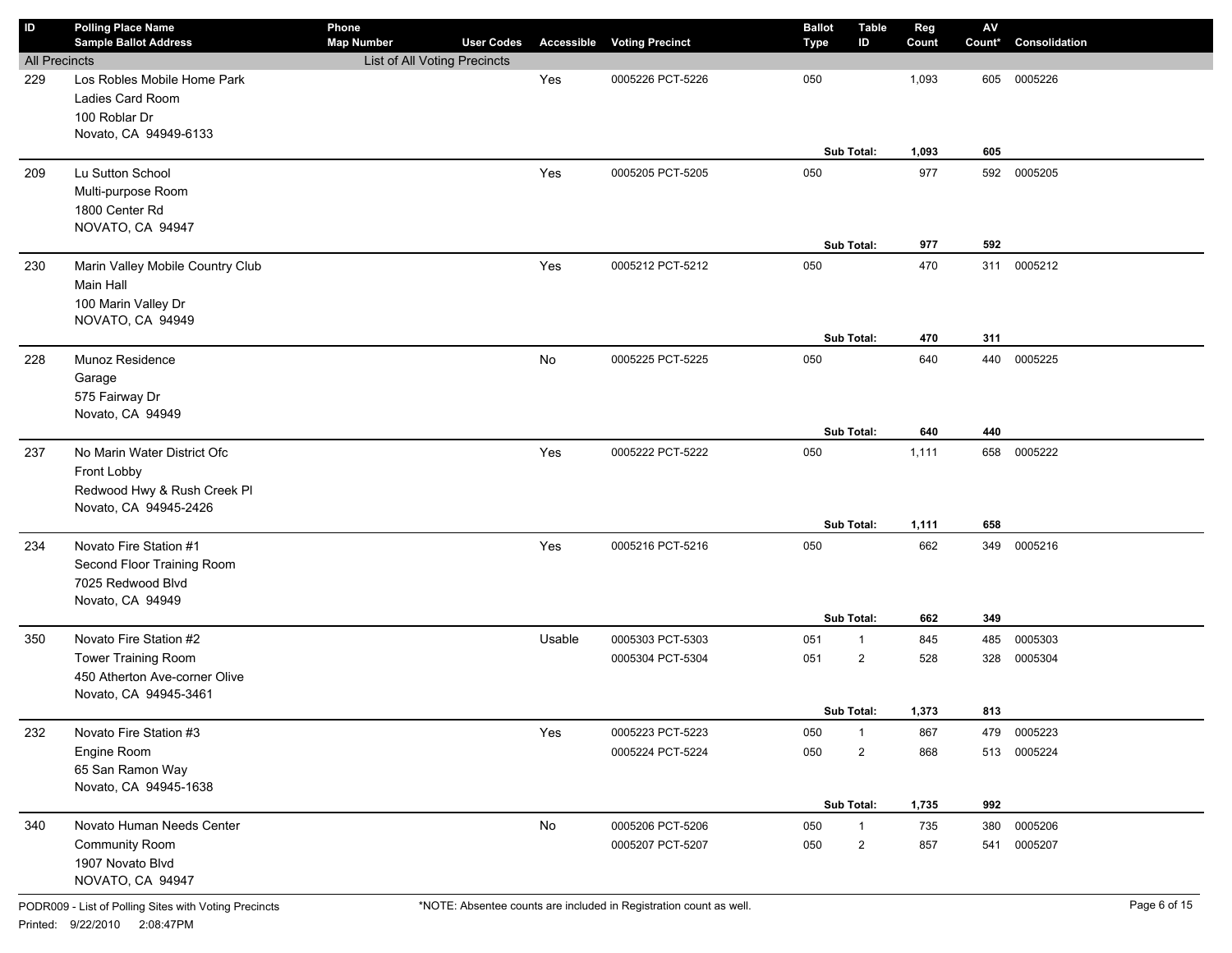| $\sf ID$             | <b>Polling Place Name</b><br><b>Sample Ballot Address</b> | Phone<br><b>Map Number</b>   | <b>User Codes</b> |        | <b>Accessible Voting Precinct</b> | <b>Ballot</b><br><b>Type</b> | <b>Table</b><br>ID | Reg<br>Count | $\mathsf{AV}$<br>Count* | Consolidation              |
|----------------------|-----------------------------------------------------------|------------------------------|-------------------|--------|-----------------------------------|------------------------------|--------------------|--------------|-------------------------|----------------------------|
| <b>All Precincts</b> |                                                           | List of All Voting Precincts |                   |        |                                   |                              |                    |              |                         |                            |
|                      |                                                           |                              |                   |        |                                   |                              | Sub Total:         | 1,592        | 921                     |                            |
| 348                  | Novato Library                                            |                              |                   | Yes    | 0005001 C-5001                    | 050                          |                    | 1,021        | 555                     | 0005200 0005210            |
|                      | Community Room                                            |                              |                   |        |                                   |                              |                    |              |                         |                            |
|                      | 1720 Novato Blvd                                          |                              |                   |        |                                   |                              |                    |              |                         |                            |
|                      | Novato, CA 94947-3049                                     |                              |                   |        |                                   |                              |                    |              |                         |                            |
|                      |                                                           |                              |                   |        |                                   |                              | Sub Total:         | 1,021        | 555                     |                            |
| 373                  | Novato Oaks Inn                                           |                              |                   | No     | 0005221 PCT-5221                  | 050                          |                    | 931          | 569                     | 0005221                    |
|                      | Lobby Area                                                |                              |                   |        |                                   |                              |                    |              |                         |                            |
|                      | 215 Alameda Del Prado                                     |                              |                   |        |                                   |                              |                    |              |                         |                            |
|                      | Novato, CA 94949-6657                                     |                              |                   |        |                                   |                              |                    |              |                         |                            |
|                      |                                                           |                              |                   |        |                                   |                              | Sub Total:         | 931          | 569                     |                            |
| 205                  | Novato School District Offices                            |                              |                   | No     | 0005102 PCT-5102                  | 050                          | $\mathbf{1}$       | 839          | 484                     | 0005102                    |
|                      | Conference Room 107                                       |                              |                   |        | 0005201 PCT-5201                  | 050                          | $\overline{2}$     | 902          | 475                     | 0005201                    |
|                      | 1015 Seventh St                                           |                              |                   |        |                                   |                              |                    |              |                         |                            |
|                      | Novato, CA 94945-2228                                     |                              |                   |        |                                   |                              |                    |              |                         |                            |
|                      |                                                           |                              |                   |        |                                   |                              | Sub Total:         | 1,741        | 959                     |                            |
| 203                  | Olive School                                              |                              |                   | Usable | 0005103 PCT-5103                  | 050                          |                    | 1,019        |                         | 645 0005103                |
|                      | Multi-purpose Room                                        |                              |                   |        |                                   |                              |                    |              |                         |                            |
|                      | 629 Plum St-park Lot Off Olive                            |                              |                   |        |                                   |                              |                    |              |                         |                            |
|                      | NOVATO, CA 94945                                          |                              |                   |        |                                   |                              | Sub Total:         | 1,019        | 645                     |                            |
|                      |                                                           |                              |                   | Yes    |                                   | 044                          |                    | 958          | 571                     | 0004501                    |
| 175                  | Pleasant Valley School<br>Room E-2                        |                              |                   |        | 0004501 PCT-4501                  |                              |                    |              |                         |                            |
|                      | 755 Sutro Ave                                             |                              |                   |        |                                   |                              |                    |              |                         |                            |
|                      | Novato, CA 94947                                          |                              |                   |        |                                   |                              |                    |              |                         |                            |
|                      |                                                           |                              |                   |        |                                   |                              | Sub Total:         | 958          | 571                     |                            |
| 210                  | Presbyterian Church Of Novato                             |                              |                   | Yes    | 0004503 PCT-4503                  | 044                          | $\mathbf{1}$       | 674          | 410                     | 0004503                    |
|                      | <b>Trevitt Hall</b>                                       |                              |                   |        | 0005004 C-5004                    | 051                          | $\overline{2}$     | 462          | 266                     | 0005300A 0005300B 0005300C |
|                      | 710 Wilson Ave                                            |                              |                   |        |                                   |                              |                    |              |                         | 0005300D                   |
|                      | Novato, CA 94947                                          |                              |                   |        |                                   |                              |                    |              |                         |                            |
|                      |                                                           |                              |                   |        |                                   |                              | Sub Total:         | 1,136        | 676                     |                            |
| 406                  | San Jose Middle School                                    |                              |                   | Yes    | 0005003 C-5003                    | 050                          | $\mathbf{1}$       | 1,524        | 966                     | 0005217 0005219            |
|                      | Room G1                                                   |                              |                   |        | 0005220 PCT-5220                  | 050                          | $\mathbf 2$        | 1,097        | 655                     | 0005220                    |
|                      | 1000 Sunset Pkwy                                          |                              |                   |        |                                   |                              |                    |              |                         |                            |
|                      | Novato, CA 94949                                          |                              |                   |        |                                   |                              |                    |              |                         |                            |
|                      |                                                           |                              |                   |        |                                   |                              | Sub Total:         | 2,621        | 1,621                   |                            |
| 212                  | Seventh Day Adventist Church                              |                              |                   | Yes    | 0005209 PCT-5209                  | 050                          |                    | 896          | 523                     | 0005209                    |
|                      | Multi-purpose Room                                        |                              |                   |        |                                   |                              |                    |              |                         |                            |
|                      | 495 San Marin Dr                                          |                              |                   |        |                                   |                              |                    |              |                         |                            |
|                      | Novato, CA 94945-1335                                     |                              |                   |        |                                   |                              |                    |              |                         |                            |
|                      |                                                           |                              |                   |        |                                   |                              | Sub Total:         | 896          | 523                     |                            |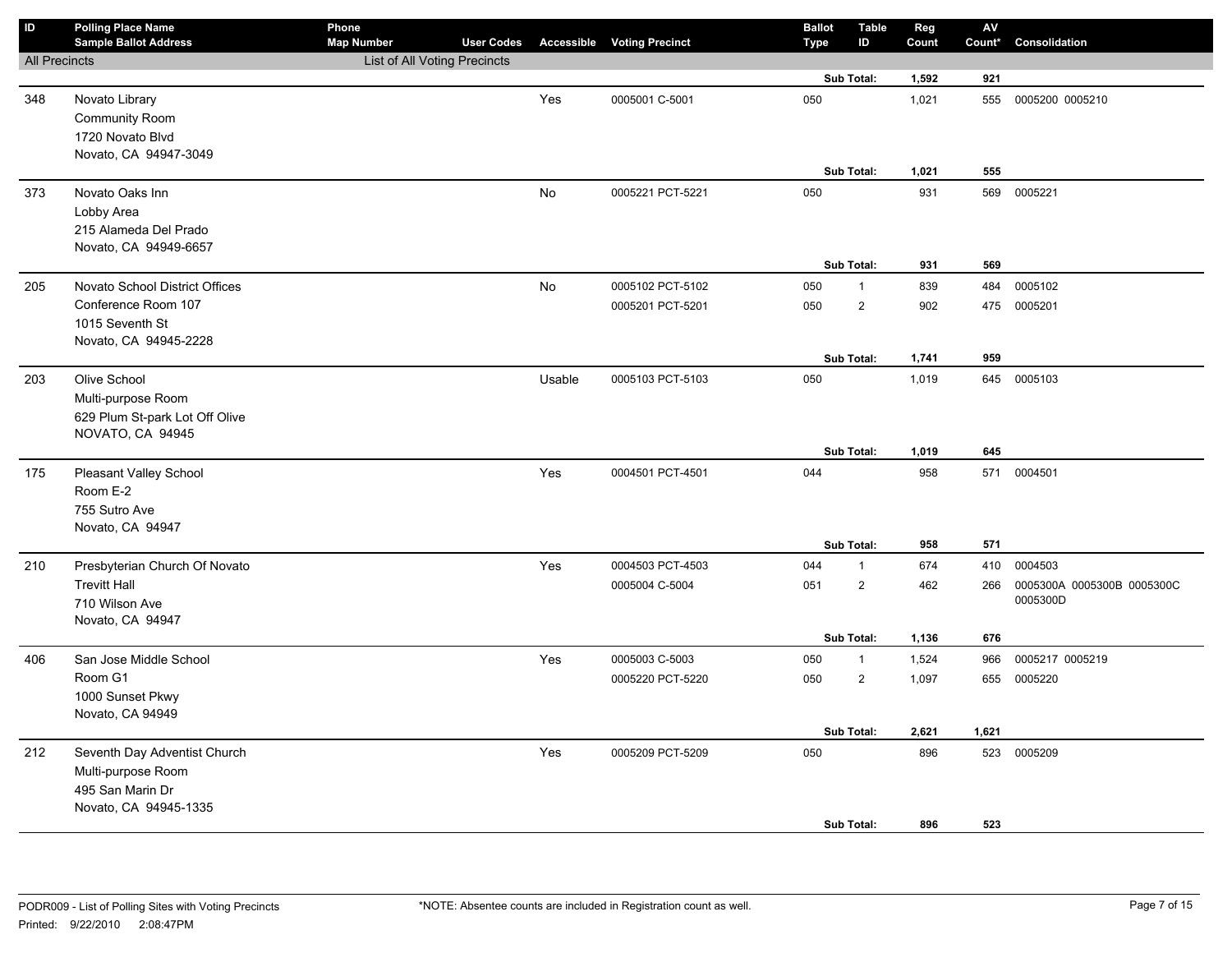| ID                   | <b>Polling Place Name</b><br><b>Sample Ballot Address</b> | Phone<br><b>Map Number</b>   | <b>User Codes</b> |        | <b>Accessible Voting Precinct</b> | <b>Ballot</b><br><b>Type</b> | Table<br>ID       | Reg<br>Count | AV<br>Count* | Consolidation        |
|----------------------|-----------------------------------------------------------|------------------------------|-------------------|--------|-----------------------------------|------------------------------|-------------------|--------------|--------------|----------------------|
| <b>All Precincts</b> |                                                           | List of All Voting Precincts |                   |        |                                   |                              |                   |              |              |                      |
| 176                  | Sinaloa School                                            |                              |                   | Yes    | 0004502 PCT-4502                  | 044                          |                   | 901          | 535          | 0004502              |
|                      | Library                                                   |                              |                   |        |                                   |                              |                   |              |              |                      |
|                      | 2045 Vineyard Rd                                          |                              |                   |        |                                   |                              |                   |              |              |                      |
|                      | Novato, CA 94947-3810                                     |                              |                   |        |                                   |                              |                   |              |              |                      |
|                      |                                                           |                              |                   |        |                                   |                              | Sub Total:        | 901          | 535          |                      |
| 374                  | United Methodist Church                                   |                              |                   | Yes    | 0005002 C-5002                    | 050                          | $\mathbf{1}$      | 1,570        | 900          | 0005211 0005213      |
|                      | Social Hall                                               |                              |                   |        | 0005214 PCT-5214                  | 050                          | $\overline{2}$    | 975          | 602          | 0005214              |
|                      | 1473 South Novato Blvd                                    |                              |                   |        | 0005218 PCT-5218                  | 050                          | 3                 | 982          | 593          | 0005218              |
|                      | NOVATO, CA 94947                                          |                              |                   |        |                                   |                              |                   |              |              |                      |
|                      |                                                           |                              |                   |        |                                   |                              | Sub Total:        | 3,527        | 2,095        |                      |
| 161                  | Wild Horse Valley Clubhouse                               |                              |                   | Yes    | 0004007 C-4007                    | 038                          |                   | 972          | 583          | 0004202 0004203      |
|                      |                                                           |                              |                   |        |                                   |                              |                   |              |              |                      |
|                      | 110 Wild Horse Valley Dr<br>NOVATO, CA 94947              |                              |                   |        |                                   |                              |                   |              |              |                      |
|                      |                                                           |                              |                   |        |                                   |                              | Sub Total:        | 972          | 583          |                      |
| 285                  | Pt. Reyes Fire Station                                    |                              |                   | Yes    | 0004001 C-4001                    | 034                          |                   | 1,237        | 663          | 0004100 0004102      |
|                      | <b>Community Meeting Room</b>                             |                              |                   |        |                                   |                              |                   |              |              |                      |
|                      | 4th & B St                                                |                              |                   |        |                                   |                              |                   |              |              |                      |
|                      | Point Reyes, CA 94956                                     |                              |                   |        |                                   |                              |                   |              |              |                      |
|                      |                                                           |                              |                   |        |                                   |                              | Sub Total:        | 1,237        | 663          |                      |
| 74                   | St John's Episcopal Church                                |                              |                   | Yes    | 0002009 C-2009                    | 019                          | $\mathbf{1}$      | 811          | 471          | 0002400 0002401      |
|                      | Parish Hall                                               |                              |                   |        | 0002402 PCT-2402                  | 019                          | $\overline{2}$    | 857          | 535          | 0002402              |
|                      | 14 Lagunitas Rd                                           |                              |                   |        |                                   |                              |                   |              |              |                      |
|                      | Ross, CA 94957                                            |                              |                   |        |                                   |                              |                   |              |              |                      |
|                      |                                                           |                              |                   |        |                                   |                              | <b>Sub Total:</b> | 1,668        | 1,006        |                      |
| 83                   | American Legion Hall                                      |                              |                   | No     | 0002005 C-2005                    | 015                          | $\mathbf{1}$      | 1,303        | 727          | 0002207 0002213      |
|                      | (log Cabin)                                               |                              |                   |        | 0002205 PCT-2205                  | 015                          | $\overline{2}$    | 974          | 509          | 0002205              |
|                      | 120 Veterans Place<br>San Anselmo, CA 94960               |                              |                   |        | 0002206 PCT-2206                  | 015                          | 3                 | 971          | 552          | 0002206              |
|                      |                                                           |                              |                   |        |                                   |                              | Sub Total:        | 3,248        | 1,788        |                      |
| 58                   | Ross Valley Fire Station #19                              |                              |                   | Usable | 0002004 C-2004                    | 015                          |                   | 1,130        | 617          | 0002201 0002202      |
|                      | Engine Room                                               |                              |                   |        |                                   |                              |                   |              |              |                      |
|                      | 777 San Anselmo Ave                                       |                              |                   |        |                                   |                              |                   |              |              |                      |
|                      | SAN ANSELMO, CA 94960                                     |                              |                   |        |                                   |                              |                   |              |              |                      |
|                      |                                                           |                              |                   |        |                                   |                              | Sub Total:        | 1,130        | 617          |                      |
| 357                  | Ross Valley Fire Station #20                              |                              |                   | Yes    | 0002008 C-2008                    | 016                          | -1                | 1,020        | 592          | 0002210 0002211      |
|                      | Engine Room                                               |                              |                   |        | 0002212 PCT-2212                  | 016                          | $\overline{2}$    | 620          | 365          | 0002212              |
|                      | Arroyo & Butterfield Rd                                   |                              |                   |        |                                   |                              |                   |              |              |                      |
|                      | San Anselmo, CA 94960-1262                                |                              |                   |        |                                   |                              |                   |              |              |                      |
|                      |                                                           |                              |                   |        |                                   |                              | Sub Total:        | 1,640        | 957          |                      |
| 247                  | Sleepy Hollow Homes Association                           |                              |                   | Usable | 0002015 C-2015                    | 022                          |                   | 1,163        |              | 652 0002600 0002602B |
|                      | Main Room                                                 |                              |                   |        |                                   |                              |                   |              |              |                      |
|                      | 1317 Butterfield Rd                                       |                              |                   |        |                                   |                              |                   |              |              |                      |
|                      | San Anselmo, CA 94960-1055                                |                              |                   |        |                                   |                              |                   |              |              |                      |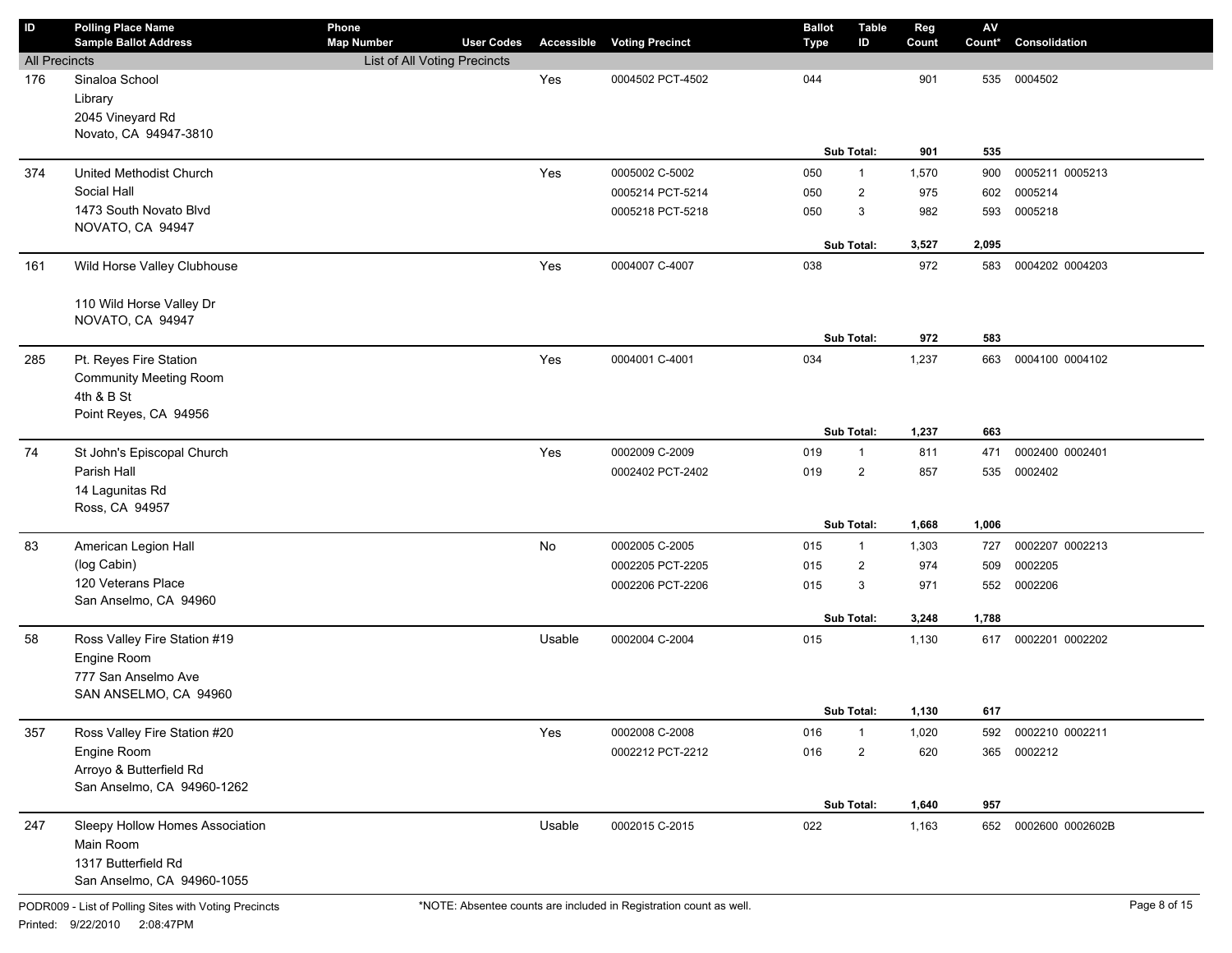| $\mathsf{ID}$        | <b>Polling Place Name</b><br><b>Sample Ballot Address</b> | Phone<br><b>Map Number</b>   | <b>User Codes</b> |        | <b>Accessible Voting Precinct</b> | <b>Ballot</b><br><b>Type</b> | <b>Table</b><br>ID | Reg<br>Count | ${\sf AV}$<br>Count* | Consolidation             |
|----------------------|-----------------------------------------------------------|------------------------------|-------------------|--------|-----------------------------------|------------------------------|--------------------|--------------|----------------------|---------------------------|
| <b>All Precincts</b> |                                                           | List of All Voting Precincts |                   |        |                                   |                              |                    |              |                      |                           |
|                      |                                                           |                              |                   |        |                                   |                              | Sub Total:         | 1,163        | 652                  |                           |
| 81                   | Sleepy Hollow Presbyterian Church<br>Multi-purpose Room   |                              |                   | Yes    | 0002601 PCT-2601                  | 022                          |                    | 543          | 324                  | 0002601                   |
|                      | 100 Tarry Rd                                              |                              |                   |        |                                   |                              |                    |              |                      |                           |
|                      | San Anselmo, CA 94960-1066                                |                              |                   |        |                                   |                              |                    |              |                      |                           |
|                      |                                                           |                              |                   |        |                                   |                              | Sub Total:         | 543          | 324                  |                           |
| 170                  | San Geronimo Valley Community Center                      |                              |                   | Yes    | 0004400 PCT-4400                  | 042                          | $\mathbf{1}$       | 759          | 370                  | 0004400                   |
|                      | West Room                                                 |                              |                   |        | 0004401 PCT-4401                  | 042                          | $\overline{2}$     | 739          | 377                  | 0004401                   |
|                      | Sir Francis Drake Blvd<br>San Geronimo, CA 94963          |                              |                   |        |                                   |                              |                    |              |                      |                           |
|                      |                                                           |                              |                   |        |                                   |                              | Sub Total:         | 1,498        | 747                  |                           |
| 400                  | Aegis Of San Rafael                                       |                              |                   | No     | 0001013 PCT-1013                  | 004                          |                    | 1,048        | 629                  | 0001122 0001123           |
|                      | Living Room                                               |                              |                   |        |                                   |                              |                    |              |                      |                           |
|                      | 111 Merrydale Rd                                          |                              |                   |        |                                   |                              |                    |              |                      |                           |
|                      | San Rafael, CA 94903-4070                                 |                              |                   |        |                                   |                              |                    |              |                      |                           |
|                      |                                                           |                              |                   |        |                                   |                              | Sub Total:         | 1,048        | 629                  |                           |
| 97                   | <b>Carpenters Union Hall</b>                              |                              |                   | Yes    | 0002025 C-2025                    | 027                          | $\mathbf{1}$       | 765          | 420                  | 0002905 0002906           |
|                      | Large Hall                                                |                              |                   |        | 0002903 PCT-2903                  | 028                          | $\overline{2}$     | 453          | 256                  | 0002903                   |
|                      | 647 Lindaro St                                            |                              |                   |        | 0002904 PCT-2904                  | 027                          | 3                  | 618          | 395                  | 0002904                   |
|                      | San Rafael, CA 94901-3960                                 |                              |                   |        |                                   |                              | Sub Total:         | 1,836        | 1,071                |                           |
| 8                    | Christ Presbyterian Church                                |                              |                   | Yes    | 0001007 C-1007                    | 004                          | $\mathbf{1}$       | 951          | 554                  | 0001108 0001116A 0001116B |
|                      | Sanctuary                                                 |                              |                   |        | 0001008 C-1008                    | 004                          | $\overline{2}$     | 1,009        | 629                  | 0001109 0001115           |
|                      | 620 Del Ganado Rd                                         |                              |                   |        | 0001113 PCT-1113                  | 004                          | 3                  | 980          | 589                  | 0001113                   |
|                      | SAN RAFAEL, CA 94903                                      |                              |                   |        |                                   |                              |                    |              |                      |                           |
|                      |                                                           |                              |                   |        |                                   |                              | Sub Total:         | 2,940        | 1,772                |                           |
| 354                  | Contempo Marin                                            |                              |                   | Yes    | 0001114 PCT-1114                  | 004                          | $\mathbf{1}$       | 695          | 463                  | 0001114                   |
|                      | Conference Room                                           |                              |                   |        | 0001125 PCT-1125                  | 004                          | $\overline{2}$     | 648          | 360                  | 0001125                   |
|                      | 400 Yosemite Rd                                           |                              |                   |        |                                   |                              |                    |              |                      |                           |
|                      | San Rafael, CA 94903-2232                                 |                              |                   |        |                                   |                              |                    |              |                      |                           |
|                      |                                                           |                              |                   |        |                                   |                              | Sub Total:         | 1,343        | 823                  |                           |
| 413                  | <b>Embassy Suites Hotel</b><br>Ross Room                  |                              |                   | Usable | 0001010 C-1010                    | 004                          |                    | 976          | 567                  | 0001112 0001126           |
|                      | 101 Mc Innis Parkway                                      |                              |                   |        |                                   |                              |                    |              |                      |                           |
|                      | San Rafael, CA 94903                                      |                              |                   |        |                                   |                              |                    |              |                      |                           |
|                      |                                                           |                              |                   |        |                                   |                              | Sub Total:         | 976          | 567                  |                           |
| 19                   | Golden Hinde                                              |                              |                   | Yes    | 0001029 C-1029                    | 006                          | $\mathbf{1}$       | 296          | 209                  | 0001701A 0001701B         |
|                      | <b>Recreation Room</b>                                    |                              |                   |        | 0001124 PCT-1124                  | 004                          | $\overline{2}$     | 850          | 538                  | 0001124                   |
|                      | 5 Golden Hinde Blv                                        |                              |                   |        |                                   |                              |                    |              |                      |                           |
|                      | SAN RAFAEL, CA 94903                                      |                              |                   |        |                                   |                              |                    |              |                      |                           |
|                      |                                                           |                              |                   |        |                                   |                              | Sub Total:         | 1,146        | 747                  |                           |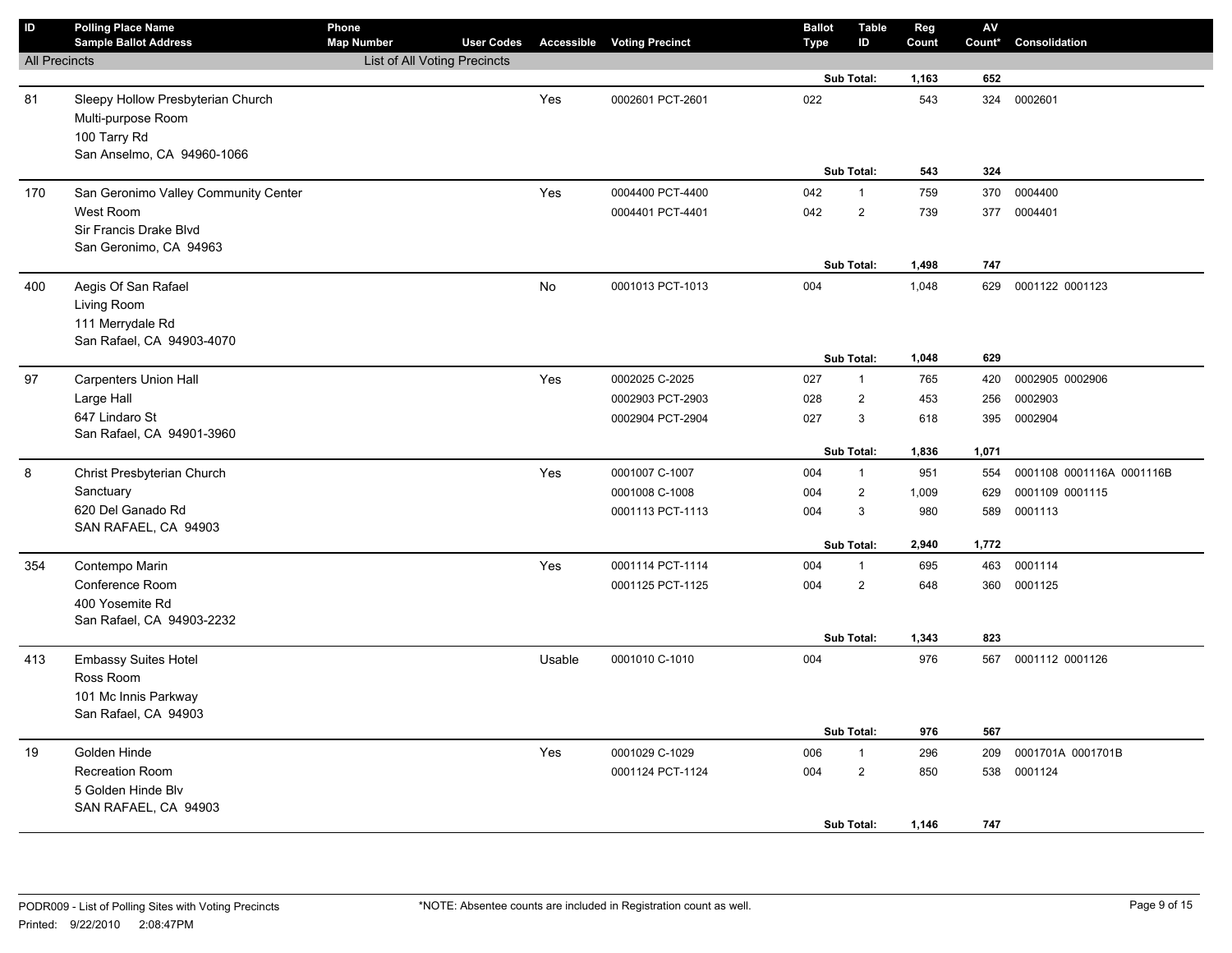| ID                   | <b>Polling Place Name</b><br><b>Sample Ballot Address</b>                               | Phone<br><b>Map Number</b>   | <b>User Codes</b> | Accessible | <b>Voting Precinct</b> | <b>Ballot</b><br><b>Type</b> | <b>Table</b><br>ID | Reg<br>Count | AV<br>Count* | Consolidation                                                                                                                               |
|----------------------|-----------------------------------------------------------------------------------------|------------------------------|-------------------|------------|------------------------|------------------------------|--------------------|--------------|--------------|---------------------------------------------------------------------------------------------------------------------------------------------|
| <b>All Precincts</b> |                                                                                         | List of All Voting Precincts |                   |            |                        |                              |                    |              |              |                                                                                                                                             |
| 319                  | Korean Presbyterian Church<br>Classroom<br>635 Adrian Way<br>San Rafael, CA 94903       |                              |                   | Yes        | 0001021 C-1021         | 006                          |                    | 825          | 436          | 0001503 0001504A 0001504B<br>0001504C 0001504D<br>0001504E 0001504F 0001504G<br>0001504H 0001504J 0001504K<br>0001504L 0001504M<br>0001504O |
|                      |                                                                                         |                              |                   |            |                        |                              | Sub Total:         | 825          | 436          |                                                                                                                                             |
| 343                  | Lincoln Hill Community Church                                                           |                              |                   | <b>No</b>  | 0001005 C-1005         | 003                          | $\mathbf{1}$       | 925          | 575          | 0001104 0001105                                                                                                                             |
|                      | Fellowship Room-upper Lot<br>1411 Lincoln Ave<br>San Rafael, CA 94901                   |                              |                   |            | 0001006 C-1006         | 003                          | $\overline{2}$     | 1,493        | 788          | 0001106 0001107                                                                                                                             |
|                      |                                                                                         |                              |                   |            |                        |                              | Sub Total:         | 2,418        | 1,363        |                                                                                                                                             |
| 355                  | Lucas Valley Community Center                                                           |                              |                   | No         | 0001026 C-1026         | 009                          | $\mathbf{1}$       | 1,168        | 767          | 0001604 0001605A                                                                                                                            |
|                      | Community Room<br>1201 Idylberry Rd<br>SAN RAFAEL, CA 94903                             |                              |                   |            | 0001027 C-1027         | 008                          | $\overline{2}$     | 367          | 255          | 0001605B                                                                                                                                    |
|                      |                                                                                         |                              |                   |            |                        |                              | Sub Total:         | 1,535        | 1,022        |                                                                                                                                             |
| 332                  | Marin Ballet Board Room<br>Off Grand To Belle/Elm<br>100 Elm St<br>SAN RAFAEL, CA 94901 |                              |                   | <b>No</b>  | 0001015 C-1015         | 003                          |                    | 916          | 593          | 0001202 0001203                                                                                                                             |
|                      |                                                                                         |                              |                   |            |                        |                              | Sub Total:         | 916          | 593          |                                                                                                                                             |
| 20                   | Marin County Office Of Education                                                        |                              |                   | Yes        | 0001012 C-1012         | 004                          | $\mathbf{1}$       | 947          | 605          | 0001117 0001118                                                                                                                             |
|                      | <b>Hollis Hall East</b>                                                                 |                              |                   |            | 0001121 PCT-1121       | 004                          | $\overline{2}$     | 947          | 526          | 0001121                                                                                                                                     |
|                      | 1111 Las Gallinas Ave                                                                   |                              |                   |            |                        |                              |                    |              |              |                                                                                                                                             |
|                      | San Rafael, CA 94903                                                                    |                              |                   |            |                        |                              | <b>Sub Total:</b>  | 1,894        | 1,131        |                                                                                                                                             |
| 41                   | Marinwood Community Center                                                              |                              |                   | Yes        | 0001023 C-1023         | 008                          | $\mathbf{1}$       | 848          | 491          | 0001600 0001607C                                                                                                                            |
|                      | <b>Reception Hall</b>                                                                   |                              |                   |            | 0001024 C-1024         | 008                          | $\overline{2}$     | 1,019        | 584          | 0001601 0001603                                                                                                                             |
|                      | 775 Miller Creek Rd                                                                     |                              |                   |            | 0001025 C-1025         | 008                          | $\mathbf{3}$       | 834          | 448          | 0001602 0001606                                                                                                                             |
|                      | San Rafael, CA 94903                                                                    |                              |                   |            |                        |                              |                    |              |              |                                                                                                                                             |
|                      |                                                                                         |                              |                   |            |                        |                              | Sub Total:         | 2,701        | 1,523        |                                                                                                                                             |
| 383                  | Methodist Church Of San Rafael                                                          |                              |                   | Yes        | 0001001 C-1001         | 001                          | $\overline{1}$     | 1,196        | 626          | 0001100 0001101A                                                                                                                            |
|                      | Fireside Room                                                                           |                              |                   |            | 0002003 C-2003         | 015                          | $\overline{2}$     | 1,255        | 764          | 0002200 0002203 0002204                                                                                                                     |
|                      | 199 Greenfield Avenue                                                                   |                              |                   |            |                        |                              |                    |              |              |                                                                                                                                             |
|                      | San Rafael, CA 94901                                                                    |                              |                   |            |                        |                              |                    |              |              |                                                                                                                                             |
|                      |                                                                                         |                              |                   |            |                        |                              | Sub Total:         | 2,451        | 1,390        |                                                                                                                                             |
| 16                   | Nazareth House                                                                          |                              |                   | Yes        | 0001009 C-1009         | 004                          |                    | 918          | 607          | 0001111 0001119 0001120                                                                                                                     |
|                      | Front Lobby<br>245 Nova Albion Way                                                      |                              |                   |            |                        |                              |                    |              |              |                                                                                                                                             |
|                      | SAN RAFAEL, CA 94903                                                                    |                              |                   |            |                        |                              |                    |              |              |                                                                                                                                             |
|                      |                                                                                         |                              |                   |            |                        |                              | Sub Total:         | 918          | 607          |                                                                                                                                             |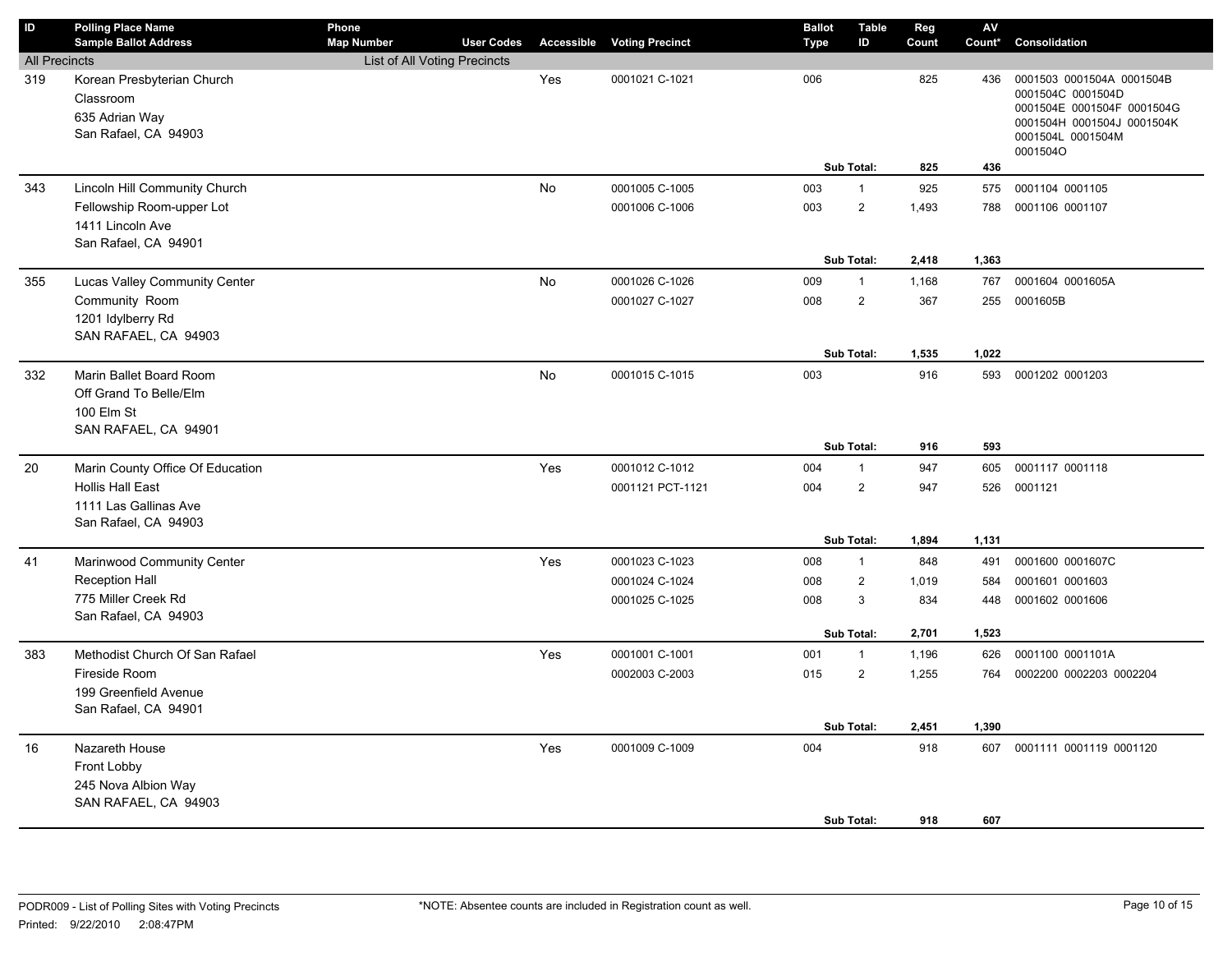| ID                   | <b>Polling Place Name</b><br><b>Sample Ballot Address</b> | Phone<br><b>Map Number</b>   | <b>User Codes</b> | Accessible | <b>Voting Precinct</b> | <b>Ballot</b><br><b>Type</b> | <b>Table</b><br>ID | Reg<br>Count | $\mathsf{AV}$<br>Count* | Consolidation             |
|----------------------|-----------------------------------------------------------|------------------------------|-------------------|------------|------------------------|------------------------------|--------------------|--------------|-------------------------|---------------------------|
| <b>All Precincts</b> |                                                           | List of All Voting Precincts |                   |            |                        |                              |                    |              |                         |                           |
| 181                  | <b>Pickleweed Community Center</b>                        |                              |                   | Yes        | 0004600 PCT-4600       | 027                          | $\mathbf 1$        | 737          | 351                     | 0004600                   |
|                      | Classroom 4 & 5                                           |                              |                   |            | 0004601 PCT-4601       | 027                          | $\overline{2}$     | 946          | 587                     | 0004601                   |
|                      | 50 Canal St                                               |                              |                   |            |                        |                              |                    |              |                         |                           |
|                      | SAN RAFAEL, CA 94901                                      |                              |                   |            |                        |                              |                    |              |                         |                           |
|                      |                                                           |                              |                   |            |                        |                              | Sub Total:         | 1,683        | 938                     |                           |
| 3                    | Rotary Manor                                              |                              |                   | Usable     | 0001003 C-1003         | 003                          | $\mathbf{1}$       | 1,434        | 804                     | 0001102 0001103A          |
|                      | Recreation Room                                           |                              |                   |            | 0001004 C-1004         | 001                          | $\overline{2}$     | 526          | 295                     | 0001103B                  |
|                      | 1821 Fifth Ave                                            |                              |                   |            |                        |                              |                    |              |                         |                           |
|                      | San Rafael, CA 94901                                      |                              |                   |            |                        |                              |                    |              |                         |                           |
|                      |                                                           |                              |                   |            |                        |                              | Sub Total:         | 1,960        | 1,099                   |                           |
| 359                  | San Rafael Community Center                               |                              |                   | Yes        | 0002024 C-2024         | 027                          | $\mathbf{1}$       | 1,285        | 695                     | 0002902 0002907           |
|                      | Lounge                                                    |                              |                   |            | 0002908 PCT-2908       | 027                          | $\overline{2}$     | 850          | 420                     | 0002908                   |
|                      | 618 B St                                                  |                              |                   |            |                        |                              |                    |              |                         |                           |
|                      | SAN RAFAEL, CA 94901                                      |                              |                   |            |                        |                              |                    |              |                         |                           |
|                      |                                                           |                              |                   |            |                        |                              | Sub Total:         | 2,135        | 1,115                   |                           |
| 33                   | San Rafael Fire Sta #2                                    |                              |                   | Usable     | 0001014 C-1014         | 003                          |                    | 1,027        | 591                     | 0001201 0001212           |
|                      | Apparatus Floor                                           |                              |                   |            |                        |                              |                    |              |                         |                           |
|                      | 210 3rd St                                                |                              |                   |            |                        |                              |                    |              |                         |                           |
|                      | San Rafael, CA 94901                                      |                              |                   |            |                        |                              | Sub Total:         | 1,027        | 591                     |                           |
|                      |                                                           |                              |                   |            |                        |                              |                    |              |                         |                           |
| 381                  | San Rafael Fire Station #5                                |                              |                   | Usable     | 0001018 C-1018         | 003                          | $\mathbf{1}$       | 1,361        | 897                     | 0001208 0001210           |
|                      | Apparatus Floor                                           |                              |                   |            | 0001019 C-1019         | 003                          | $\overline{2}$     | 1,347        | 868                     | 0001209 0001211           |
|                      | 955 Point San Pedro Rd<br>San Rafael, CA 94901            |                              |                   |            |                        |                              |                    |              |                         |                           |
|                      |                                                           |                              |                   |            |                        |                              | Sub Total:         | 2,708        | 1,765                   |                           |
| 28                   | St Luke Presbyterian Church                               |                              |                   | No         | 0001017 C-1017         | 003                          | $\mathbf{1}$       | 1,023        | 659                     | 0001206 0001207           |
|                      | <b>Bayview Room</b>                                       |                              |                   |            | 0001031 C-1031         | 011                          | $\overline{2}$     | 769          | 480                     | 0001800 0001801B 0001801D |
|                      | 10 Bayview Dr                                             |                              |                   |            |                        |                              |                    |              |                         |                           |
|                      | SAN RAFAEL, CA 94901                                      |                              |                   |            |                        |                              |                    |              |                         |                           |
|                      |                                                           |                              |                   |            |                        |                              | Sub Total:         | 1,792        | 1,139                   |                           |
| 26                   | Trinity Community Church                                  |                              |                   | Yes        | 0001016 C-1016         | 003                          |                    | 962          | 581                     | 0001204 0001205           |
|                      | Lobby                                                     |                              |                   |            |                        |                              |                    |              |                         |                           |
|                      | 1675 Grand Ave                                            |                              |                   |            |                        |                              |                    |              |                         |                           |
|                      | SAN RAFAEL, CA 94901                                      |                              |                   |            |                        |                              |                    |              |                         |                           |
|                      |                                                           |                              |                   |            |                        |                              | Sub Total:         | 962          | 581                     |                           |
| 35                   | Venetia Oaks                                              |                              |                   | Usable     | 0001020 C-1020         | 006                          | $\mathbf 1$        | 947          | 541                     | 0001501 0001502           |
|                      | Recreation Room                                           |                              |                   |            | 0001500 PCT-1500       | 006                          | $\overline{2}$     | 741          | 467                     | 0001500                   |
|                      | 263 N San Pedro Rd                                        |                              |                   |            |                        |                              |                    |              |                         |                           |
|                      | San Rafael, CA 94903                                      |                              |                   |            |                        |                              |                    |              |                         |                           |
|                      |                                                           |                              |                   |            |                        |                              | Sub Total:         | 1,688        | 1,008                   |                           |
| 9                    | Villa Marin                                               |                              |                   | Usable     | 0001110 PCT-1110       | 004                          |                    | 407          |                         | 302 0001110               |
|                      | Card Room                                                 |                              |                   |            |                        |                              |                    |              |                         |                           |
|                      | 100 Thorndale Dr                                          |                              |                   |            |                        |                              |                    |              |                         |                           |
|                      | SAN RAFAEL, CA 94903                                      |                              |                   |            |                        |                              |                    |              |                         |                           |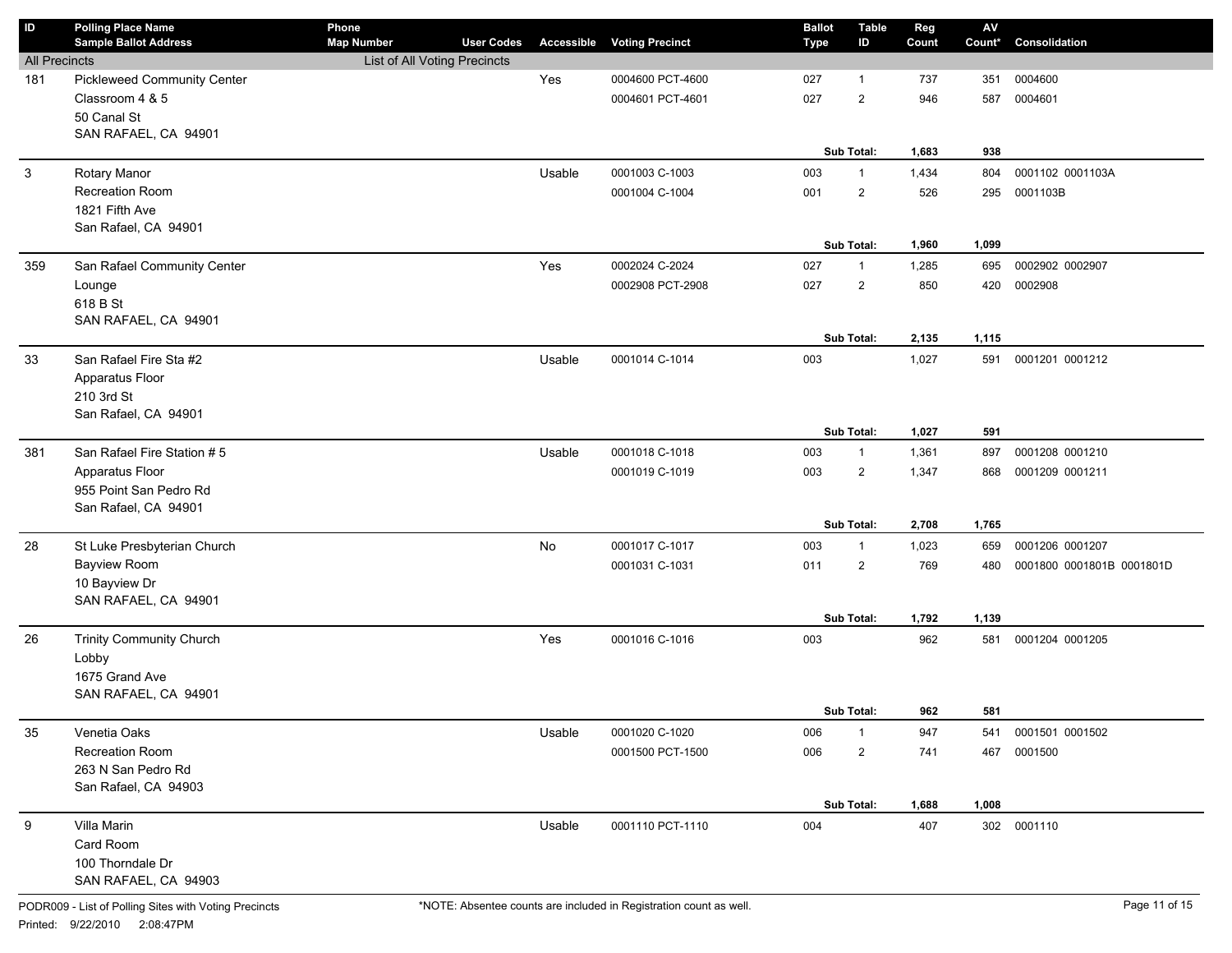| <b>All Precincts</b><br>List of All Voting Precincts<br>Sub Total:<br>302<br>407<br>Sausalito City Hall<br>Usable<br>0003105<br>0003105 PCT-3105<br>029<br>$\mathbf{1}$<br>838<br>469<br>387<br><b>Council Chambers</b><br>$\overline{2}$<br>029<br>0003106<br>0003106 PCT-3106<br>821<br>528<br>420 Litho Street<br>0003107 PCT-3107<br>029<br>3<br>828<br>0003107<br>487<br>SAUSALITO, CA 94965<br>Sub Total:<br>2,487<br>1,484<br>No<br>100<br>Sausalito Women's Club<br>0003001 C-3001<br>029<br>963<br>575 0003100 0003101<br>Main Hall<br>120 Central Ave<br>Sausalito, CA 94965<br>575<br>Sub Total:<br>963<br>0003002 C-3002<br>029<br>956<br>0003102 0003103<br>101<br>Star Of Sea Catholic Church<br>Usable<br>$\mathbf{1}$<br>598<br>Parish Hall<br>$\overline{2}$<br>029<br>771<br>0003104<br>0003104 PCT-3104<br>428<br>180 Harrison Ave<br>SAUSALITO, CA 94965<br>Sub Total:<br>1,727<br>1,026<br>Stinson Beach Community Center<br>Yes<br>0004014 C-4014<br>041<br>490<br>281<br>0004305B 0004305C 0004305E<br>168<br>Board Room<br>30 Belvedere<br>STINSON BEACH, CA 94970<br>Sub Total:<br>490<br>281<br>031<br>129<br><b>Bel Aire School</b><br>Usable<br>0003012 C-3012<br>0003307 0003308<br>1,095<br>743<br><b>Staff Developement Center</b><br>277 Karen Way<br>TIBURON, CA 94920<br>Sub Total:<br>1,095<br>743<br>Del Mar School<br>Yes<br>031<br>993<br>641<br>0003302<br>124<br>0003302 PCT-3302<br>P. E. Classroom<br>Christine/ofc<br>105 Avenida Miraflores | $\overline{D}$ | <b>Polling Place Name</b><br><b>Sample Ballot Address</b> | Phone<br><b>Map Number</b> | <b>User Codes</b> | <b>Accessible Voting Precinct</b> | <b>Ballot</b><br><b>Type</b> | <b>Table</b><br>ID | Reg<br>Count | $\mathsf{AV}$<br>Count* | Consolidation |
|-----------------------------------------------------------------------------------------------------------------------------------------------------------------------------------------------------------------------------------------------------------------------------------------------------------------------------------------------------------------------------------------------------------------------------------------------------------------------------------------------------------------------------------------------------------------------------------------------------------------------------------------------------------------------------------------------------------------------------------------------------------------------------------------------------------------------------------------------------------------------------------------------------------------------------------------------------------------------------------------------------------------------------------------------------------------------------------------------------------------------------------------------------------------------------------------------------------------------------------------------------------------------------------------------------------------------------------------------------------------------------------------------------------------------------------------------------------------------------------------|----------------|-----------------------------------------------------------|----------------------------|-------------------|-----------------------------------|------------------------------|--------------------|--------------|-------------------------|---------------|
|                                                                                                                                                                                                                                                                                                                                                                                                                                                                                                                                                                                                                                                                                                                                                                                                                                                                                                                                                                                                                                                                                                                                                                                                                                                                                                                                                                                                                                                                                         |                |                                                           |                            |                   |                                   |                              |                    |              |                         |               |
|                                                                                                                                                                                                                                                                                                                                                                                                                                                                                                                                                                                                                                                                                                                                                                                                                                                                                                                                                                                                                                                                                                                                                                                                                                                                                                                                                                                                                                                                                         |                |                                                           |                            |                   |                                   |                              |                    |              |                         |               |
|                                                                                                                                                                                                                                                                                                                                                                                                                                                                                                                                                                                                                                                                                                                                                                                                                                                                                                                                                                                                                                                                                                                                                                                                                                                                                                                                                                                                                                                                                         |                |                                                           |                            |                   |                                   |                              |                    |              |                         |               |
|                                                                                                                                                                                                                                                                                                                                                                                                                                                                                                                                                                                                                                                                                                                                                                                                                                                                                                                                                                                                                                                                                                                                                                                                                                                                                                                                                                                                                                                                                         |                |                                                           |                            |                   |                                   |                              |                    |              |                         |               |
|                                                                                                                                                                                                                                                                                                                                                                                                                                                                                                                                                                                                                                                                                                                                                                                                                                                                                                                                                                                                                                                                                                                                                                                                                                                                                                                                                                                                                                                                                         |                |                                                           |                            |                   |                                   |                              |                    |              |                         |               |
|                                                                                                                                                                                                                                                                                                                                                                                                                                                                                                                                                                                                                                                                                                                                                                                                                                                                                                                                                                                                                                                                                                                                                                                                                                                                                                                                                                                                                                                                                         |                |                                                           |                            |                   |                                   |                              |                    |              |                         |               |
|                                                                                                                                                                                                                                                                                                                                                                                                                                                                                                                                                                                                                                                                                                                                                                                                                                                                                                                                                                                                                                                                                                                                                                                                                                                                                                                                                                                                                                                                                         |                |                                                           |                            |                   |                                   |                              |                    |              |                         |               |
|                                                                                                                                                                                                                                                                                                                                                                                                                                                                                                                                                                                                                                                                                                                                                                                                                                                                                                                                                                                                                                                                                                                                                                                                                                                                                                                                                                                                                                                                                         |                |                                                           |                            |                   |                                   |                              |                    |              |                         |               |
|                                                                                                                                                                                                                                                                                                                                                                                                                                                                                                                                                                                                                                                                                                                                                                                                                                                                                                                                                                                                                                                                                                                                                                                                                                                                                                                                                                                                                                                                                         |                |                                                           |                            |                   |                                   |                              |                    |              |                         |               |
|                                                                                                                                                                                                                                                                                                                                                                                                                                                                                                                                                                                                                                                                                                                                                                                                                                                                                                                                                                                                                                                                                                                                                                                                                                                                                                                                                                                                                                                                                         |                |                                                           |                            |                   |                                   |                              |                    |              |                         |               |
|                                                                                                                                                                                                                                                                                                                                                                                                                                                                                                                                                                                                                                                                                                                                                                                                                                                                                                                                                                                                                                                                                                                                                                                                                                                                                                                                                                                                                                                                                         |                |                                                           |                            |                   |                                   |                              |                    |              |                         |               |
|                                                                                                                                                                                                                                                                                                                                                                                                                                                                                                                                                                                                                                                                                                                                                                                                                                                                                                                                                                                                                                                                                                                                                                                                                                                                                                                                                                                                                                                                                         |                |                                                           |                            |                   |                                   |                              |                    |              |                         |               |
|                                                                                                                                                                                                                                                                                                                                                                                                                                                                                                                                                                                                                                                                                                                                                                                                                                                                                                                                                                                                                                                                                                                                                                                                                                                                                                                                                                                                                                                                                         |                |                                                           |                            |                   |                                   |                              |                    |              |                         |               |
|                                                                                                                                                                                                                                                                                                                                                                                                                                                                                                                                                                                                                                                                                                                                                                                                                                                                                                                                                                                                                                                                                                                                                                                                                                                                                                                                                                                                                                                                                         |                |                                                           |                            |                   |                                   |                              |                    |              |                         |               |
|                                                                                                                                                                                                                                                                                                                                                                                                                                                                                                                                                                                                                                                                                                                                                                                                                                                                                                                                                                                                                                                                                                                                                                                                                                                                                                                                                                                                                                                                                         |                |                                                           |                            |                   |                                   |                              |                    |              |                         |               |
|                                                                                                                                                                                                                                                                                                                                                                                                                                                                                                                                                                                                                                                                                                                                                                                                                                                                                                                                                                                                                                                                                                                                                                                                                                                                                                                                                                                                                                                                                         |                |                                                           |                            |                   |                                   |                              |                    |              |                         |               |
|                                                                                                                                                                                                                                                                                                                                                                                                                                                                                                                                                                                                                                                                                                                                                                                                                                                                                                                                                                                                                                                                                                                                                                                                                                                                                                                                                                                                                                                                                         |                |                                                           |                            |                   |                                   |                              |                    |              |                         |               |
|                                                                                                                                                                                                                                                                                                                                                                                                                                                                                                                                                                                                                                                                                                                                                                                                                                                                                                                                                                                                                                                                                                                                                                                                                                                                                                                                                                                                                                                                                         |                |                                                           |                            |                   |                                   |                              |                    |              |                         |               |
|                                                                                                                                                                                                                                                                                                                                                                                                                                                                                                                                                                                                                                                                                                                                                                                                                                                                                                                                                                                                                                                                                                                                                                                                                                                                                                                                                                                                                                                                                         |                |                                                           |                            |                   |                                   |                              |                    |              |                         |               |
|                                                                                                                                                                                                                                                                                                                                                                                                                                                                                                                                                                                                                                                                                                                                                                                                                                                                                                                                                                                                                                                                                                                                                                                                                                                                                                                                                                                                                                                                                         |                |                                                           |                            |                   |                                   |                              |                    |              |                         |               |
|                                                                                                                                                                                                                                                                                                                                                                                                                                                                                                                                                                                                                                                                                                                                                                                                                                                                                                                                                                                                                                                                                                                                                                                                                                                                                                                                                                                                                                                                                         |                |                                                           |                            |                   |                                   |                              |                    |              |                         |               |
|                                                                                                                                                                                                                                                                                                                                                                                                                                                                                                                                                                                                                                                                                                                                                                                                                                                                                                                                                                                                                                                                                                                                                                                                                                                                                                                                                                                                                                                                                         |                |                                                           |                            |                   |                                   |                              |                    |              |                         |               |
|                                                                                                                                                                                                                                                                                                                                                                                                                                                                                                                                                                                                                                                                                                                                                                                                                                                                                                                                                                                                                                                                                                                                                                                                                                                                                                                                                                                                                                                                                         |                |                                                           |                            |                   |                                   |                              |                    |              |                         |               |
|                                                                                                                                                                                                                                                                                                                                                                                                                                                                                                                                                                                                                                                                                                                                                                                                                                                                                                                                                                                                                                                                                                                                                                                                                                                                                                                                                                                                                                                                                         |                |                                                           |                            |                   |                                   |                              |                    |              |                         |               |
|                                                                                                                                                                                                                                                                                                                                                                                                                                                                                                                                                                                                                                                                                                                                                                                                                                                                                                                                                                                                                                                                                                                                                                                                                                                                                                                                                                                                                                                                                         |                |                                                           |                            |                   |                                   |                              |                    |              |                         |               |
|                                                                                                                                                                                                                                                                                                                                                                                                                                                                                                                                                                                                                                                                                                                                                                                                                                                                                                                                                                                                                                                                                                                                                                                                                                                                                                                                                                                                                                                                                         |                |                                                           |                            |                   |                                   |                              |                    |              |                         |               |
|                                                                                                                                                                                                                                                                                                                                                                                                                                                                                                                                                                                                                                                                                                                                                                                                                                                                                                                                                                                                                                                                                                                                                                                                                                                                                                                                                                                                                                                                                         |                |                                                           |                            |                   |                                   |                              |                    |              |                         |               |
|                                                                                                                                                                                                                                                                                                                                                                                                                                                                                                                                                                                                                                                                                                                                                                                                                                                                                                                                                                                                                                                                                                                                                                                                                                                                                                                                                                                                                                                                                         |                |                                                           |                            |                   |                                   |                              |                    |              |                         |               |
|                                                                                                                                                                                                                                                                                                                                                                                                                                                                                                                                                                                                                                                                                                                                                                                                                                                                                                                                                                                                                                                                                                                                                                                                                                                                                                                                                                                                                                                                                         |                |                                                           |                            |                   |                                   |                              |                    |              |                         |               |
| Tiburon, CA 94920                                                                                                                                                                                                                                                                                                                                                                                                                                                                                                                                                                                                                                                                                                                                                                                                                                                                                                                                                                                                                                                                                                                                                                                                                                                                                                                                                                                                                                                                       |                |                                                           |                            |                   |                                   |                              |                    |              |                         |               |
| Sub Total:<br>993<br>641                                                                                                                                                                                                                                                                                                                                                                                                                                                                                                                                                                                                                                                                                                                                                                                                                                                                                                                                                                                                                                                                                                                                                                                                                                                                                                                                                                                                                                                                |                |                                                           |                            |                   |                                   |                              |                    |              |                         |               |
| Yes<br>Shepherd Of Hills Lutheran Church<br>0003010 C-3010<br>031<br>667<br>0003800 0003801<br>123<br>$\mathbf{1}$<br>433                                                                                                                                                                                                                                                                                                                                                                                                                                                                                                                                                                                                                                                                                                                                                                                                                                                                                                                                                                                                                                                                                                                                                                                                                                                                                                                                                               |                |                                                           |                            |                   |                                   |                              |                    |              |                         |               |
| Narthex<br>$\overline{2}$<br>0003301 PCT-3301<br>031<br>884<br>589<br>0003301                                                                                                                                                                                                                                                                                                                                                                                                                                                                                                                                                                                                                                                                                                                                                                                                                                                                                                                                                                                                                                                                                                                                                                                                                                                                                                                                                                                                           |                |                                                           |                            |                   |                                   |                              |                    |              |                         |               |
| 9 Shepherd Way                                                                                                                                                                                                                                                                                                                                                                                                                                                                                                                                                                                                                                                                                                                                                                                                                                                                                                                                                                                                                                                                                                                                                                                                                                                                                                                                                                                                                                                                          |                |                                                           |                            |                   |                                   |                              |                    |              |                         |               |
| TIBURON, CA 94920                                                                                                                                                                                                                                                                                                                                                                                                                                                                                                                                                                                                                                                                                                                                                                                                                                                                                                                                                                                                                                                                                                                                                                                                                                                                                                                                                                                                                                                                       |                |                                                           |                            |                   |                                   |                              |                    |              |                         |               |
| Sub Total:<br>1,551<br>1,022                                                                                                                                                                                                                                                                                                                                                                                                                                                                                                                                                                                                                                                                                                                                                                                                                                                                                                                                                                                                                                                                                                                                                                                                                                                                                                                                                                                                                                                            |                |                                                           |                            |                   |                                   |                              |                    |              |                         |               |
| <b>Tiburon Baptist Church</b><br>Yes<br>0003303<br>0003303 PCT-3303<br>031<br>$\mathbf{1}$<br>631<br>399<br>122                                                                                                                                                                                                                                                                                                                                                                                                                                                                                                                                                                                                                                                                                                                                                                                                                                                                                                                                                                                                                                                                                                                                                                                                                                                                                                                                                                         |                |                                                           |                            |                   |                                   |                              |                    |              |                         |               |
| Conference Room<br>$\overline{c}$<br>0003704 PCT-3704<br>031<br>475 0003704<br>790                                                                                                                                                                                                                                                                                                                                                                                                                                                                                                                                                                                                                                                                                                                                                                                                                                                                                                                                                                                                                                                                                                                                                                                                                                                                                                                                                                                                      |                |                                                           |                            |                   |                                   |                              |                    |              |                         |               |
| 445 Greenwood Beach Rd<br>TIBURON, CA 94920                                                                                                                                                                                                                                                                                                                                                                                                                                                                                                                                                                                                                                                                                                                                                                                                                                                                                                                                                                                                                                                                                                                                                                                                                                                                                                                                                                                                                                             |                |                                                           |                            |                   |                                   |                              |                    |              |                         |               |
| Sub Total:<br>1,421<br>874                                                                                                                                                                                                                                                                                                                                                                                                                                                                                                                                                                                                                                                                                                                                                                                                                                                                                                                                                                                                                                                                                                                                                                                                                                                                                                                                                                                                                                                              |                |                                                           |                            |                   |                                   |                              |                    |              |                         |               |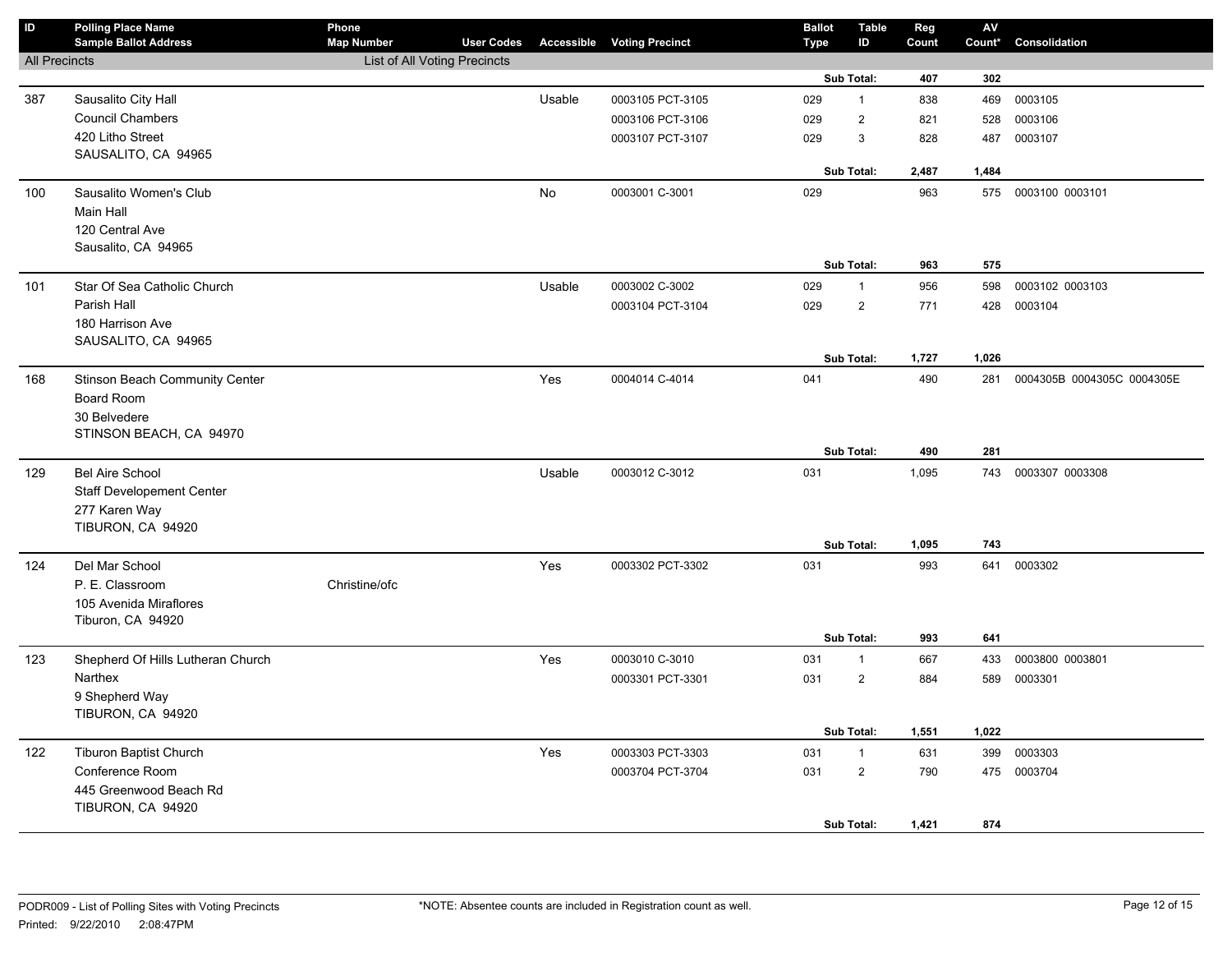| ID                   | <b>Polling Place Name</b>              | Phone                        |                   |            |                        | <b>Ballot</b> | Table      | Reg   | AV     |                           |
|----------------------|----------------------------------------|------------------------------|-------------------|------------|------------------------|---------------|------------|-------|--------|---------------------------|
|                      | <b>Sample Ballot Address</b>           | <b>Map Number</b>            | <b>User Codes</b> | Accessible | <b>Voting Precinct</b> | Type          | ID         | Count | Count* | Consolidation             |
| <b>All Precincts</b> |                                        | List of All Voting Precincts |                   |            |                        |               |            |       |        |                           |
| 335                  | <b>Tiburon Town Hall</b>               |                              |                   | Yes        | 0003011 C-3011         | 031           |            | 827   | 519    | 0003305A 0003305C         |
|                      | <b>Council Chambers</b>                |                              |                   |            | 0003304 PCT-3304       | 031           | 2          | 869   | 560    | 0003304                   |
|                      | 1505 Tiburon Blvd                      |                              |                   |            | 0003306 PCT-3306       | 031           | 3          | 563   | 336    | 0003306                   |
|                      | Tiburon, CA 94920                      |                              |                   |            |                        |               |            |       |        |                           |
|                      |                                        |                              |                   |            |                        |               | Sub Total: | 2,259 | 1,415  |                           |
| 407                  | <b>Tomales Regional History Center</b> |                              |                   | Yes        | 0004101 PCT-4101       | 034           |            | 566   | 351    | 0004101                   |
|                      | Downstairs Meeting Room                |                              |                   |            |                        |               |            |       |        |                           |
|                      | 26701 State Route 1                    |                              |                   |            |                        |               |            |       |        |                           |
|                      | Tomales, CA 94971-0262                 |                              |                   |            |                        |               |            |       |        |                           |
|                      |                                        |                              |                   |            |                        |               | Sub Total: | 566   | 351    |                           |
| 172                  | Woodacre Improvement Club              |                              |                   | Yes        | 0004017 C-4017         | 042           |            | 1,138 | 585    | 0004402A 0004402B 0004403 |
|                      | Large Room                             |                              |                   |            |                        |               |            |       |        |                           |
|                      | 1 Garden Way                           |                              |                   |            |                        |               |            |       |        |                           |
|                      | WOODACRE, CA 94973                     |                              |                   |            |                        |               |            |       |        |                           |
|                      |                                        |                              |                   |            |                        |               | Sub Total: | 1,138 | 585    |                           |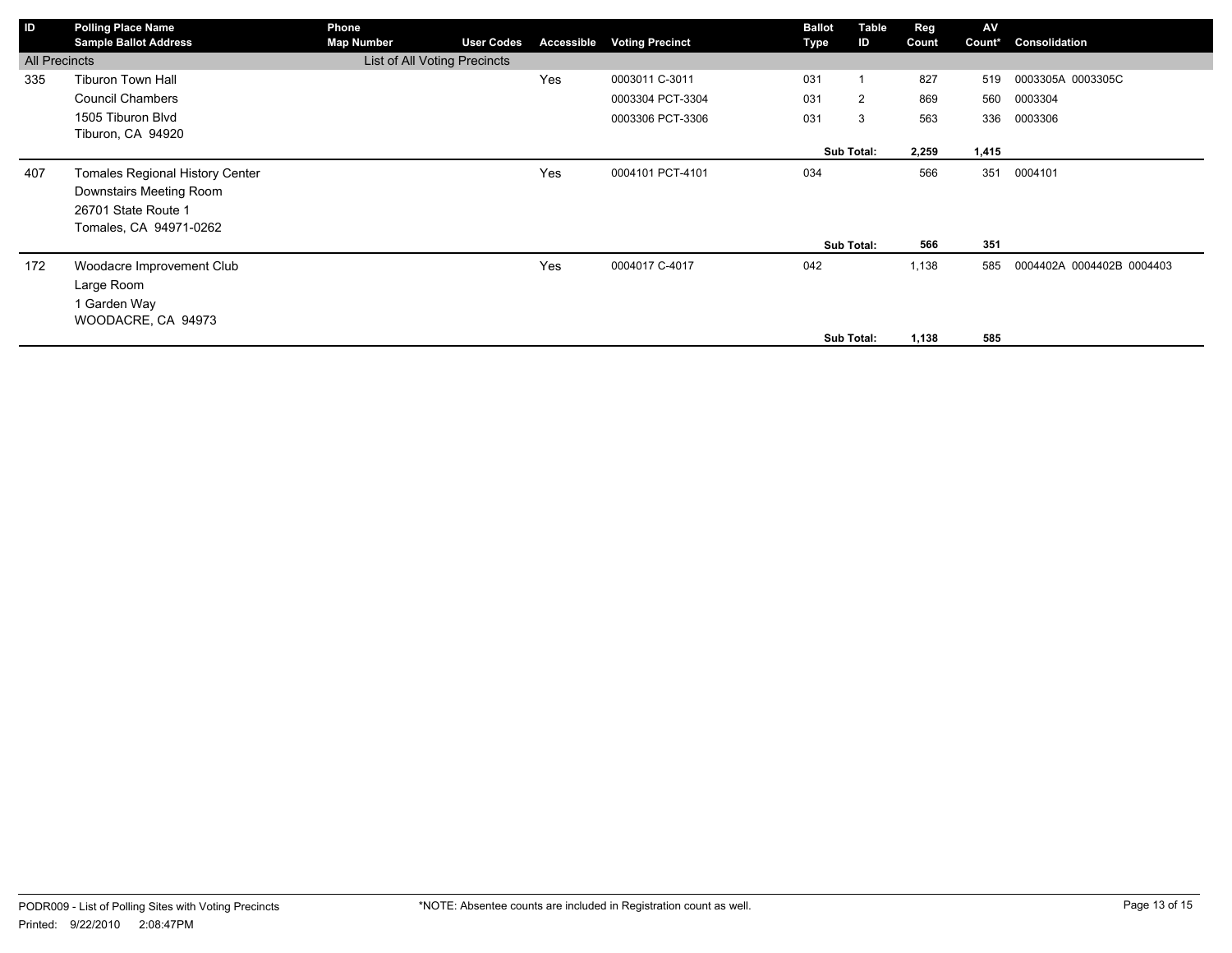| <b>Polling Place Name</b><br><b>Sample Ballot Address</b> | <b>Phone</b><br>Map Number |  | User Codes Accessible Voting Precinct | <b>Ballot</b><br>Type | <b>Table</b><br><b>ID</b> | Reg<br>Count | AV     | <b>Count*</b> Consolidation |
|-----------------------------------------------------------|----------------------------|--|---------------------------------------|-----------------------|---------------------------|--------------|--------|-----------------------------|
| Total Selected Poll Sites: 104                            |                            |  |                                       | <b>Grand Total:</b>   |                           | 147.787      | 86.748 |                             |
| <b>Total Selected Voting Precincts: 169</b>               |                            |  |                                       |                       |                           |              |        |                             |

**Total Unassigned Voting Precincts: 0**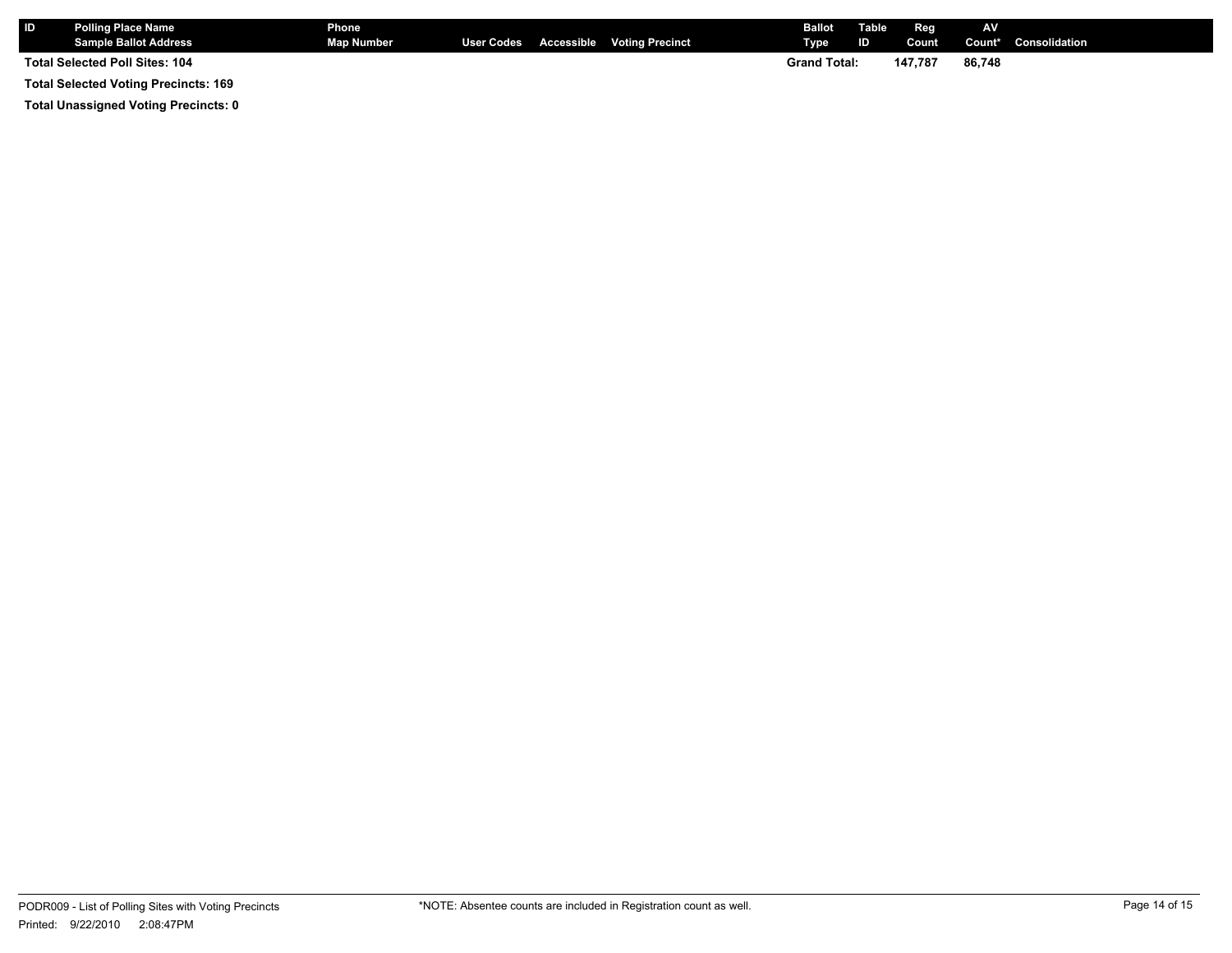| ID                            | <b>Polling Place Name</b><br><b>Sample Ballot Address</b> | Phone<br><b>Map Number</b> |  | <b>User Codes</b> Accessible Voting Precinct | <b>Ballot</b><br>Type | <b>Table</b><br>ID | Reg<br>Count | AV<br>Count* | Consolidation |  |
|-------------------------------|-----------------------------------------------------------|----------------------------|--|----------------------------------------------|-----------------------|--------------------|--------------|--------------|---------------|--|
| <b>Mail Ballot Precincts:</b> |                                                           |                            |  |                                              |                       |                    |              |              |               |  |
| 0001002                       | M-1002                                                    | BT: 002                    |  |                                              |                       |                    |              |              |               |  |
| 0001011                       | M-1011                                                    | BT: 005                    |  |                                              |                       |                    |              |              |               |  |
| 0001022                       | M-1022                                                    | BT: 007                    |  |                                              |                       |                    |              |              |               |  |
| 0001028                       | M-1028                                                    | BT: 010                    |  |                                              |                       |                    |              |              |               |  |
| 0001030                       | M-1030                                                    | BT: 011                    |  |                                              |                       |                    |              |              |               |  |
| 0001032                       | M-1032                                                    | BT: 012                    |  |                                              |                       |                    |              |              |               |  |
| 0002011                       | M-2011                                                    | BT: 021                    |  |                                              |                       |                    |              |              |               |  |
| 0002016                       | M-2016                                                    | BT: 023                    |  |                                              |                       |                    |              |              |               |  |
| 0002017                       | M-2017                                                    | BT: 024                    |  |                                              |                       |                    |              |              |               |  |
| 0002018                       | M-2018                                                    | BT: 024                    |  |                                              |                       |                    |              |              |               |  |
| 0002019                       | M-2019                                                    | BT: 024                    |  |                                              |                       |                    |              |              |               |  |
| 0002022                       | M-2022                                                    | BT: 025                    |  |                                              |                       |                    |              |              |               |  |
| 0002023                       | M-2023                                                    | BT: 026                    |  |                                              |                       |                    |              |              |               |  |
| 0003017                       | M-3017                                                    | BT: 030                    |  |                                              |                       |                    |              |              |               |  |
| 0003020                       | M-3020                                                    | BT: 031                    |  |                                              |                       |                    |              |              |               |  |
| 0003023                       | M-3023                                                    | BT: 031                    |  |                                              |                       |                    |              |              |               |  |
| 0004002                       | M-4002                                                    | BT: 034                    |  |                                              |                       |                    |              |              |               |  |
| 0004004                       | M-4004                                                    | BT: 036                    |  |                                              |                       |                    |              |              |               |  |
| 0004005                       | M-4005                                                    | BT: 037                    |  |                                              |                       |                    |              |              |               |  |
| 0004006                       | M-4006                                                    | BT: 038                    |  |                                              |                       |                    |              |              |               |  |
| 0004008                       | M-4008                                                    | BT: 026                    |  |                                              |                       |                    |              |              |               |  |
| 0004009                       | M-4009                                                    | BT: 039                    |  |                                              |                       |                    |              |              |               |  |
| 0004013                       | M-4013                                                    | BT: 035                    |  |                                              |                       |                    |              |              |               |  |
| 0004015                       | M-4015                                                    | BT: 041                    |  |                                              |                       |                    |              |              |               |  |
| 0004018                       | M-4018                                                    | BT: 021                    |  |                                              |                       |                    |              |              |               |  |
| 0004019                       | M-4019                                                    | BT: 043                    |  |                                              |                       |                    |              |              |               |  |
| 0004023                       | M-4023                                                    | BT: 046                    |  |                                              |                       |                    |              |              |               |  |
| 0004025                       | M-4025                                                    | BT: 048                    |  |                                              |                       |                    |              |              |               |  |
| 0004026                       | M-4026                                                    | BT: 049                    |  |                                              |                       |                    |              |              |               |  |
| 0005005                       | M-5005                                                    | BT: 052                    |  |                                              |                       |                    |              |              |               |  |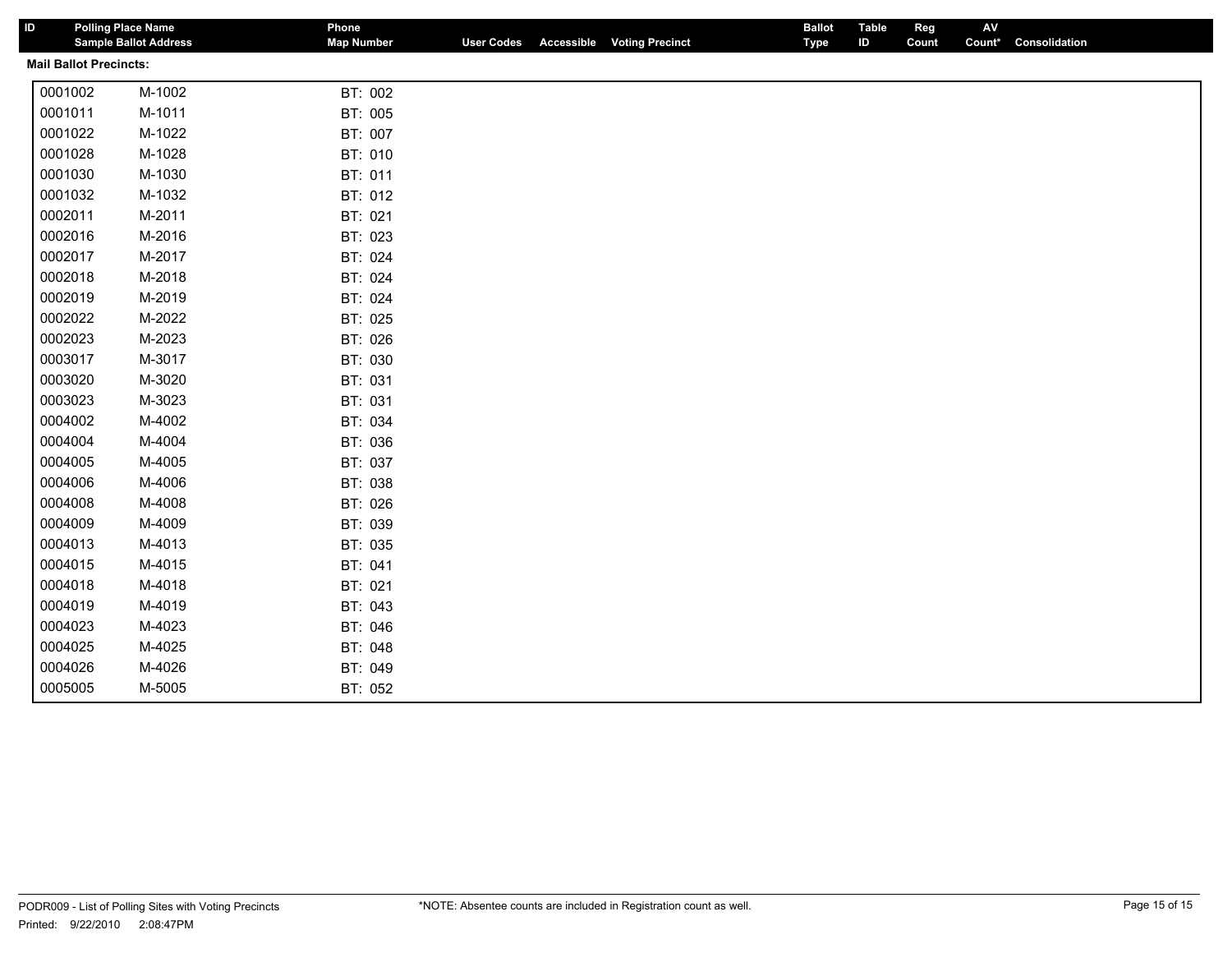|                      |                |             |                           |                    |                | <b>Mail Ballot Precinct List</b>        |        |           |                |                    |                |
|----------------------|----------------|-------------|---------------------------|--------------------|----------------|-----------------------------------------|--------|-----------|----------------|--------------------|----------------|
| رڪڪر                 |                |             |                           |                    |                | Statewide General Election - 11/02/2010 |        |           |                |                    |                |
| Mail Ballot Precinct |                |             | Precinct                  | <b>Ballot Type</b> | Registration   | Mail Ballot Precinct                    |        |           | Precinct       | <b>Ballot Type</b> | Registration   |
|                      | 0001002 M-1002 |             | 0001101-B                 | $\overline{2}$     | 1              | 0004002 M-4002                          |        |           | 0004103-A      | 34                 | $\overline{2}$ |
|                      |                | Num Pcts:   | $\mathbf{1}$              | Total Reg:         | 1              |                                         |        |           | 0004103-B      | 34                 | 79             |
| 0001011              | M-1011         |             | 0001116-C                 | 5                  | 4              |                                         |        |           | 0004103-E      | 34                 | $\overline{2}$ |
|                      |                | Num Pcts:   | $\overline{1}$            | Total Reg:         | 4              |                                         |        |           | 0004104        | 34                 | 147            |
| 0001022              | M-1022         |             | 0001504-l                 | $\overline{7}$     | 2              |                                         |        |           | 0004306-G      | 34                 | 5              |
|                      |                |             | 0001504-N                 | $\overline{7}$     | 5              |                                         |        | Num Pcts: | 5              | Total Req:         | 235            |
|                      |                |             | 0001607-A                 | $\overline{7}$     | $\overline{2}$ | 0004004                                 | M-4004 |           | 0004201-A      | 36                 | 32             |
|                      |                |             | 0001607-B                 | $\overline{7}$     | $\mathbf{1}$   |                                         |        | Num Pcts: | $\mathbf{1}$   | Total Reg:         | 32             |
|                      |                | Num Pcts:   | 4                         | Total Reg:         | 10             | 0004005                                 | M-4005 |           | 0004201-B      | 37                 | 38             |
| 0001028              | M-1028         |             | 0001605-C                 | 10 <sup>°</sup>    | 5              |                                         |        |           | 0004201-D      | 37                 | 34             |
|                      |                |             | 0003305-B                 | 10                 | 8              |                                         |        |           | 0004201-E      | 37                 | 107            |
|                      |                |             | 0003600-F                 | 10 <sup>°</sup>    | 0              |                                         |        | Num Pcts: | 3              | Total Reg:         | 179            |
|                      |                | Num Pcts:   | 3                         | Total Reg:         | 13             | 0004006                                 | M-4006 |           | 0004201-C      | 38                 | 5              |
| 0001030              | M-1030         |             | 0001701-C                 | 11                 | $\overline{7}$ |                                         |        | Num Pcts: | $\mathbf 1$    | Total Reg:         | 5              |
|                      |                | Num Pcts:   | $\overline{1}$            | Total Reg:         | $\overline{7}$ | 0004008                                 | M-4008 |           | 0004250-A      | 26                 | 3              |
| 0001032              | M-1032         |             | 0001801-A                 | 12                 | 6              |                                         |        |           | 0004301-D      | 26                 | 9              |
|                      |                |             | 0001801-C                 | 12 <sup>12</sup>   | 10             |                                         |        |           | 0004301-F      | 26                 | $\overline{2}$ |
|                      |                | Num Pcts:   | $\overline{2}$            | Total Reg:         | 16             |                                         |        |           | 0004402-D      | 26                 | 5              |
| 0002011              | M-2011         |             | 0002501-B                 | 21                 | 19             |                                         |        |           | 0004402-E      | 26                 | $\overline{2}$ |
|                      |                |             | 0002501-D                 | 21                 | 3              |                                         |        | Num Pcts: | 5              | Total Reg:         | 21             |
|                      |                | Num Pcts:   | $\overline{\mathbf{2}}$   | Total Reg:         | 22             | 0004009                                 | M-4009 |           | 0004250-B      | 39                 | 16             |
| 0002016              | M-2016         |             | 0002602-A                 | 23                 | 2              |                                         |        |           | 0004250-C      | 39                 | 27             |
|                      |                | Num Pcts:   | $\overline{1}$            | Total Reg:         | $\overline{2}$ |                                         |        |           | 0004250-D      | 39                 | $\mathbf 0$    |
| 0002017              | M-2017         |             | 0002603                   | 24                 | 143            |                                         |        |           | 0004302-A      | 39                 | 73             |
|                      |                | Num Pcts:   | $\overline{1}$            | Total Reg:         | 143            |                                         |        | Num Pcts: | 4              | Total Reg:         | 116            |
| 0002018              | M-2018         |             | 0002700                   | 24                 | 142            | 0004013                                 | M-4013 |           | 0004305-A      | 35                 | $\mathbf{1}$   |
|                      |                | Num Pcts: 1 |                           | Total Reg:         | 142            |                                         |        |           | 0004305-D      | 35<br>35           | 3              |
| 0002019              | M-2019         |             | 0002701-A                 | 24                 | 148            |                                         |        |           | 0004305-F      |                    | 0              |
|                      |                |             | 0002701-B                 | 24                 | 3              |                                         |        | Num Pcts: | 3              | Total Reg:         | 4              |
|                      |                |             |                           |                    |                | 0004015                                 | M-4015 |           | 0004306-A      | 41                 | 3              |
|                      |                | Num Pcts:   | $\overline{2}$<br>0002802 | Total Reg:<br>25   | 151<br>248     |                                         |        | Num Pcts: | $\mathbf 1$    | Total Reg:         | 3              |
| 0002022              | M-2022         |             |                           |                    |                | 0004018                                 | M-4018 |           | 0004402-C      | 21                 | $\mathbf 0$    |
|                      |                | Num Pcts:   | $\mathbf{1}$              | Total Reg:         | 248            |                                         |        | Num Pcts: | $\mathbf 1$    | Total Reg:         | 0              |
|                      | 0002023 M-2023 |             | 0002803                   | 26                 | $\mathbf 0$    | 0004019 M-4019                          |        |           | 0004402-F      | 43                 |                |
|                      |                | Num Pcts: 1 |                           | Total Reg:         | $\mathbf 0$    |                                         |        |           | Num Pcts: 1    | Total Reg:         | $\mathbf{1}$   |
|                      | 0003017 M-3017 |             | 0003600-A                 | 30                 | 12             | 0004023 M-4023                          |        |           | 0004704-B      | 46                 | 3              |
|                      |                |             | 0003600-B                 | 30 <sup>7</sup>    | 67             |                                         |        |           | Num Pcts: 1    | <b>Total Reg:</b>  | $\mathbf{3}$   |
|                      |                | Num Pcts: 2 |                           | Total Reg:         | 79             | 0004025 M-4025                          |        |           | 0004901        | 48                 | 142            |
| 0003020 M-3020       |                |             | 0003602-A                 | 31                 | 59             |                                         |        |           | 0004902-B      | 48                 | 71             |
|                      |                | Num Pcts: 1 |                           | Total Req:         | 59             |                                         |        | Num Pcts: | $\mathbf{2}$   | Total Reg:         | 213            |
| 0003023              | M-3023         |             | 0003702                   | 31                 | 228            | 0004026                                 | M-4026 |           | 0004902-A      | 49                 | 27             |
|                      |                | Num Pcts:   | $\blacksquare$ 1          | Total Reg:         | 228            |                                         |        | Num Pcts: | $\overline{1}$ | Total Reg:         | 27             |
|                      |                |             |                           |                    |                |                                         |        |           |                |                    |                |